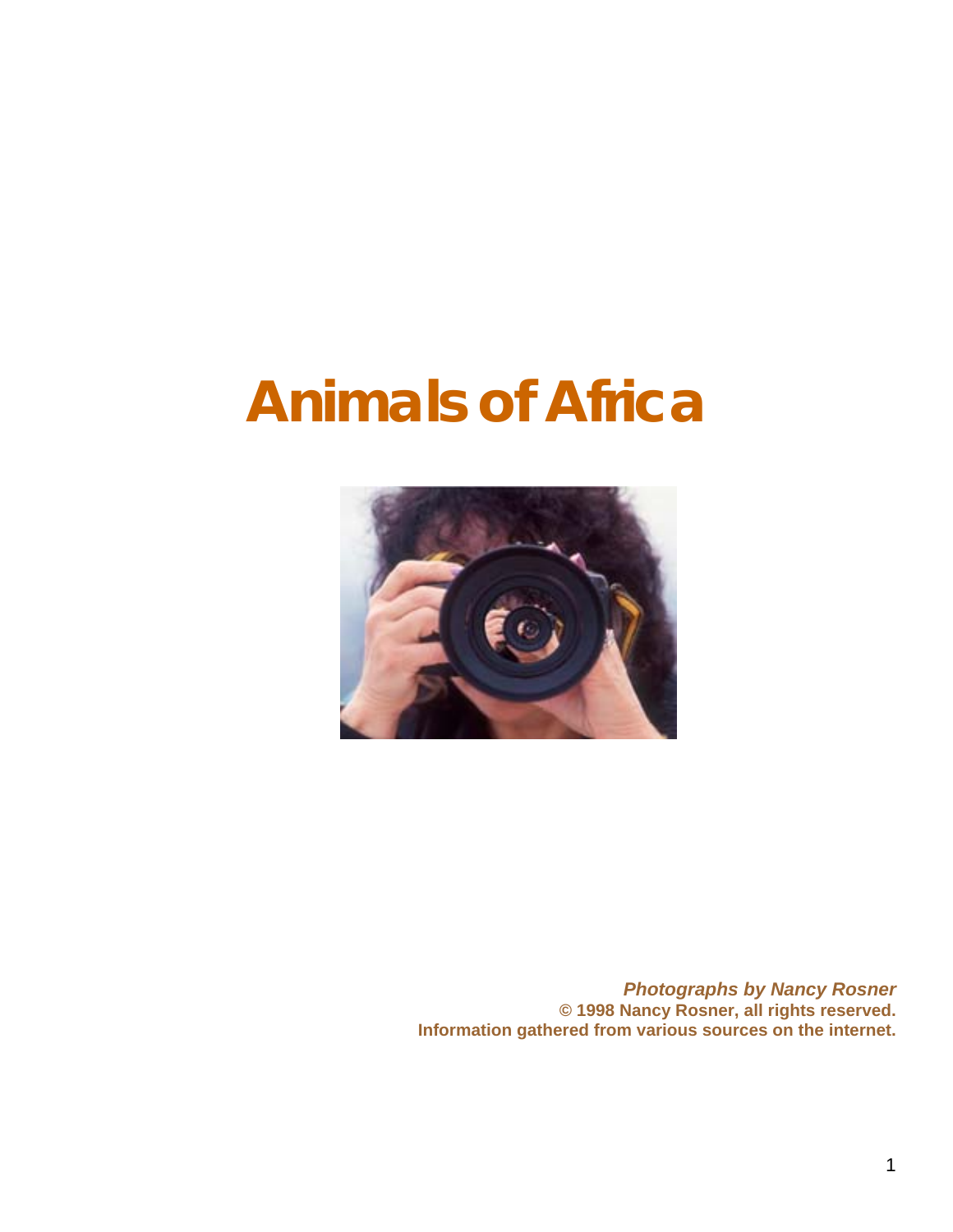# **Table of Contents**

| <b>African Cape Buffalo</b> | <b>Giraffe</b>    |  |
|-----------------------------|-------------------|--|
| <b>Baboon</b>               | Hippopotamus      |  |
| Cheetah                     | Impala            |  |
| Chimpanzee                  | Leopard           |  |
| Dik-dik                     | Lion              |  |
| Elephant                    | Oryx              |  |
| <b>Gazelle</b>              | <b>Rhinoceros</b> |  |
| <b>Gerenuk</b>              | Zebra             |  |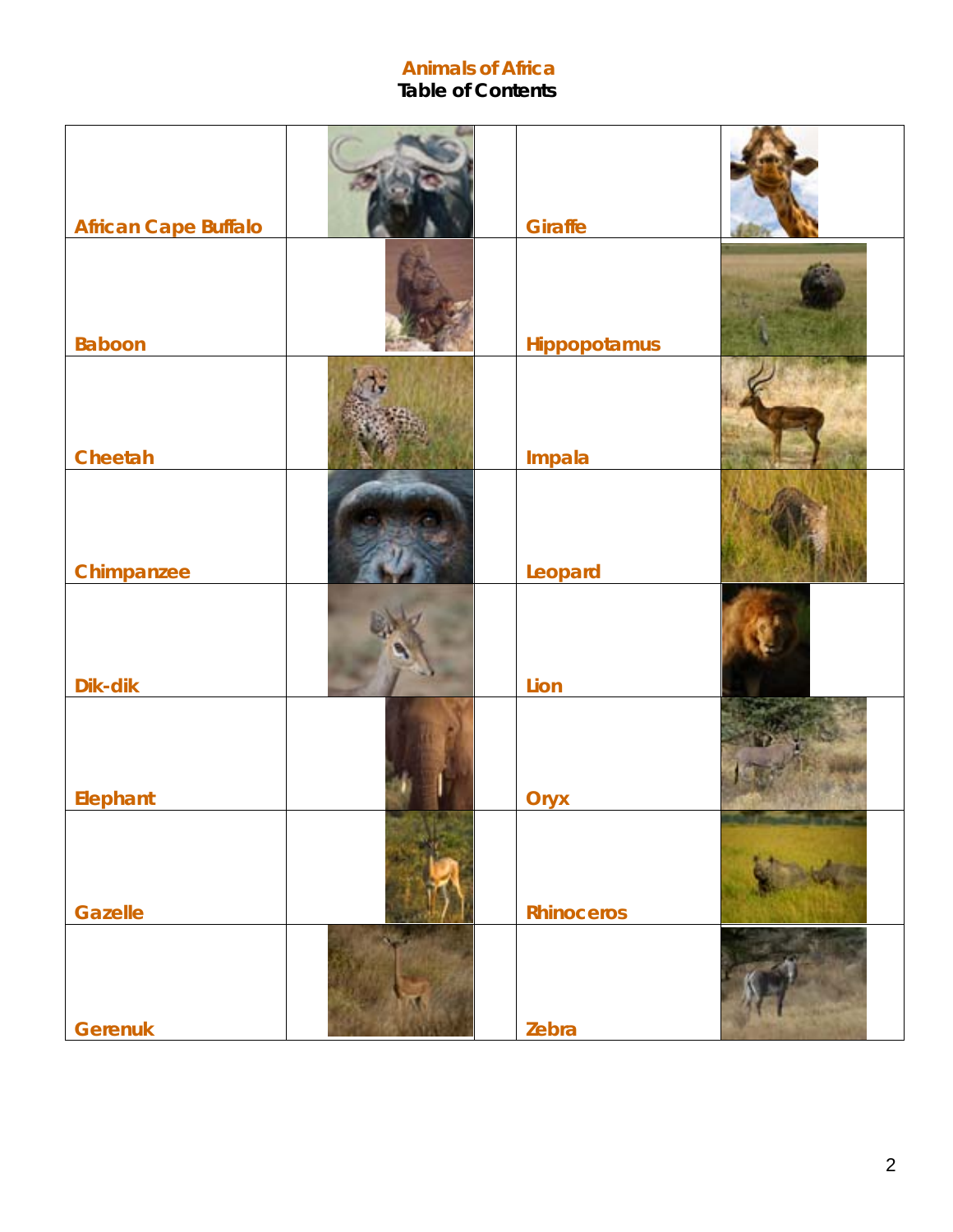## *African Cape Buffalo, Savannah Buffalo*

The African Cape Buffalo or Savannah Buffalo, which is often confused with the Asian water buffalo, shares many of the same characteristics but is considered a separate species. It is a mammal, in the family Bovidae.

## **Physical Characteristics**

The African Cape Buffalo is a large, dark brown to black hoofed mammal, with drooping fringed ears and large curved horns. It stands 3.3 – 5.6 ft. tall at shoulder and 7 – 11 ft. long. The male buffalos weigh 935 – 2000 lbs, and the females are somewhat smaller. It has a life span of 15 to 25 years.



*© Nancy Rosner, 2010 All rights reserved*

#### **Habitat**

The buffalo is found in eastern and southern Africa; a smaller subspecies, the forest buffalo is found in central Africa. It may be found primarily in open savannahs and grasslands near a permanent source of water. They are always within a day's walk of a water source. This is especially true in the dry season when they are eating dried grasses.

#### **Behavior**

Cape buffalo are extremely social and live in large, mixed herds of up to 2000 members! Both sexes have a separate hierarchy, with males dominant over females. Members of the same subgroup will stay in direct contact with each other and will often sleep with their heads resting on one another.

Cape buffalo have the reputation of being dangerous when they are cornered or injured. There are many tales told by big game hunters earlier this century of injured buffalo turning back and goring or killing the shooter.

Cape buffalo, by living in large herds and eating tall coarse grasses, play a vital role in the ecology of the grasslands. Many of the smaller grazers are unable to digest the tall grasses, and the tall grasses may prevent them from getting to the shorter, more palatable grasses in the absence of buffalo.

Competition for food sources by non-native species such as goats and cattle have challenged the native African grazers. However, the introduction of foreign diseases from non-native species remains the biggest threat. Currently the national parks of Africa are taking great steps to protect their native wildlife against Bovine Tuberculosis. While this does not have a serious effect on domestic cattle it can decimate the herds of cape buffalo and their prey species such as lion and hyena.

## **Diet**

The African cape buffalo is a herbivore that eats tall, coarse grasses.

## **Reproduction**

The cape buffalo reaches sexual maturity between 3.5 and 5 years of age. The gestation period is 11.5 mos.

## **Predators**

Lions and hyenas are the major predators of the cape buffalo.

# **Interesting Facts**

The horns of the cape buffalo are an excellent indication of age and gender. The females and young males do not have the hard shielding that protects the base of the skull in large adult males.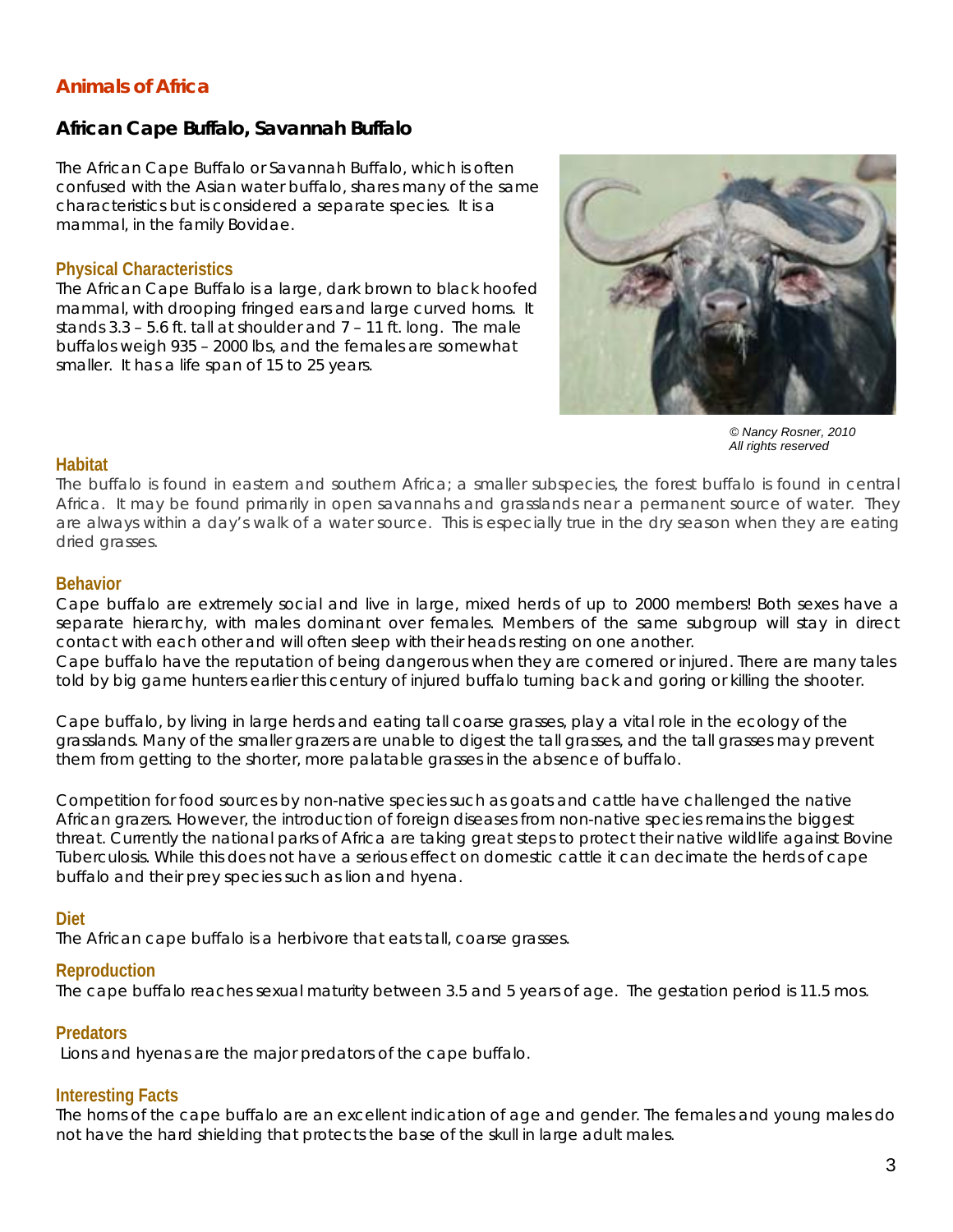## *Baboon*

The baboon, of all the primates in East Africa, most frequently interacts with people. Apart from humans, baboons are the most adaptable of the ground-dwelling primates and live in a wide variety of habitats. Intelligent and crafty, they can be agricultural pests, so they are treated as vermin rather than wildlife.

## **Physical Characteristics**

The two most common baboons occur in East Africa, the olive baboon and the yellow baboon. The larger and darker olive baboon is found in Uganda, west and central Kenya and northern Tanzania. Smaller, more slender and lighter in color, the yellow baboon inhabits southern and coastal Kenya and Tanzania. Both types are "dogfaced," but the yellow's nose turns up more than the olive's.

#### **Habitat**

Baboons are found in surprisingly varied habitats and are extremely adaptable. The major requirements for any habitat seems to be water sources and safe sleeping places in either tall trees or on cliff faces. When water is readily available, baboons drink every day or two, but they can survive for long periods by licking the night dew from their fur.



*© Nancy Rosner, 1998 All rights reserved* 

#### **Behavior**

Baboons usually leave their sleeping places around 7 or 8 a.m. After coming down from the cliffs or trees, adults sit in small groups grooming each other while the juveniles play. They then form a cohesive unit that moves off in a column of two or three, walking until they begin feeding. Fanning out, they feed as they move along, often traveling five or six miles a day. They forage for about three hours in the morning, rest during the heat of the day and then forage again in the afternoon before returning to their sleeping places by about 6 p.m. Before retiring, they spend more time in mutual grooming, a key way of forming bonds among individuals as well as keeping the baboons clean and free of external parasites.

Baboons sleep, travel, feed and socialize together in groups of about 50 individuals, consisting of seven to eight males and approximately twice as many females plus their young. These family units of females, juveniles and infants form the stable core of a troop, with a ranking system that elevates certain females as leaders. A troop's home range is well-defined but does not appear to have territorial borders. It often overlaps with the range of other baboons, but the troops seem to avoid meeting one another.

When they begin to mature, males leave their natal troops and move in and out of other troops. Frequent fights break out to determine dominance over access to females or meat. The ranking of these males constantly changes during this period.

Males are accepted into new troops slowly, usually by developing "friendships" with different females around the edge of a troop. They often help to defend a female and her offspring.

#### **Diet**

Baboons are opportunistic omnivores and selective feeders that carefully choose their food. Grass makes up a large part of their diet, along with berries, seeds, pods, blossoms, leaves, roots, bark and sap from a variety of plants. Baboons also eat insects and small quantities of meat, such as fish, shellfish, hares, birds, vervet monkeys and young, small antelopes.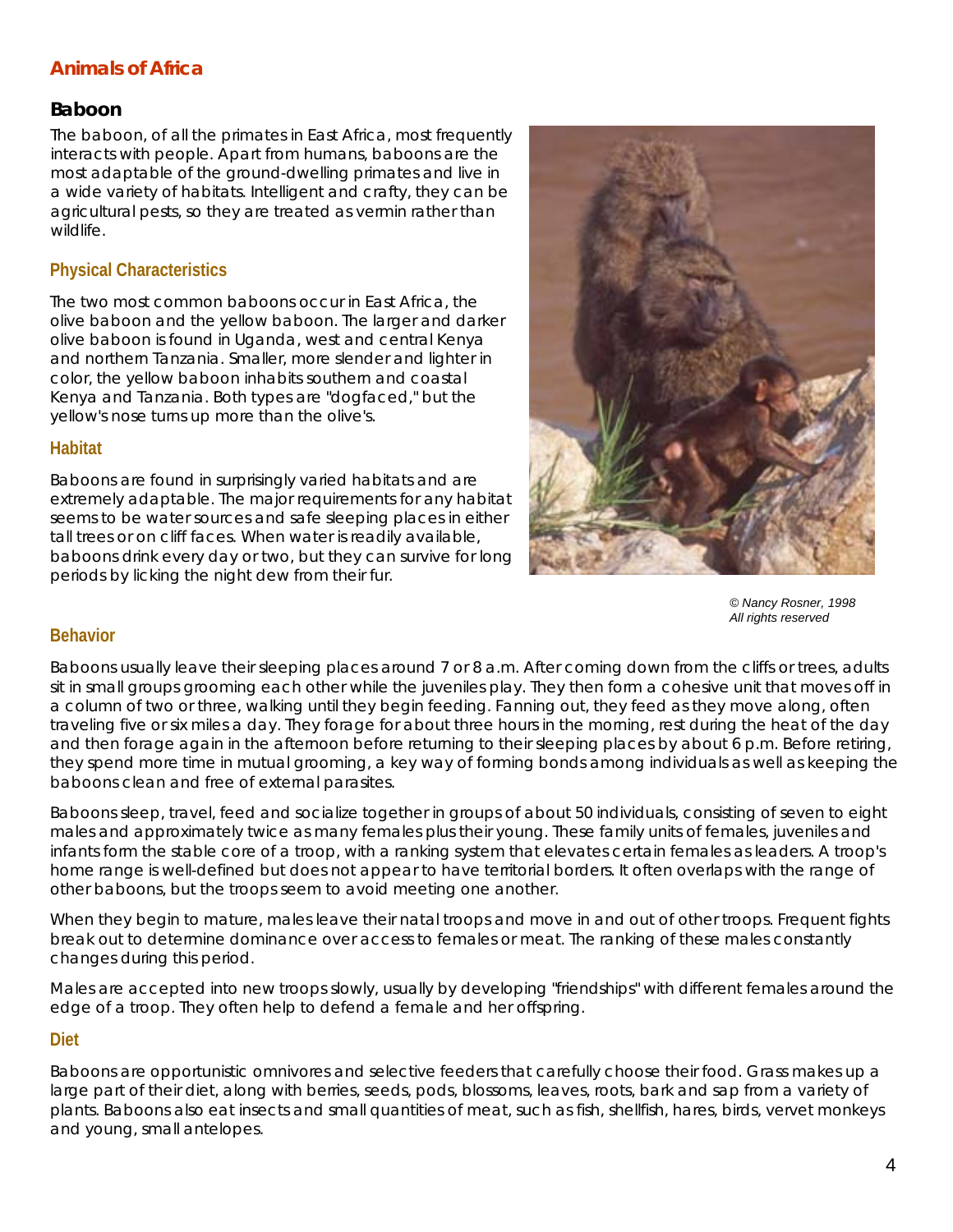## **Reproduction**

For the first month, an infant baboon stays in very close contact with its mother. The mother carries the infant next to her stomach as she travels, holding it with one hand. By the time the young baboon is 5 to 6 weeks old it can ride on her back, hanging on by all four limbs; in a few months it rides jockey style, sitting upright. Between 4 and 6 months the young baboon begins to spend most of its time with other juveniles.

## **Predators**

The baboon's major predators are humans. Knowing that humans can easily kill or injure them when they are in trees, baboons usually escape through undergrowth. Males may confront other predators like leopards or cheetahs by forming a line and strutting in a threatening manner while baring their large canines and screaming. Baboons are fierce fighters, but a demonstration such as this can put the predator on the run.

## **Interesting Facts**

• Nearly one-half the size of adult males, females lack the male's ruff (long hairs around the neck), but otherwise they are similar in appearance.

• Baboons use over 30 vocalizations ranging from grunts to barks to screams. Non-vocal gestures include yawns, lip smacking and shoulder shrugging.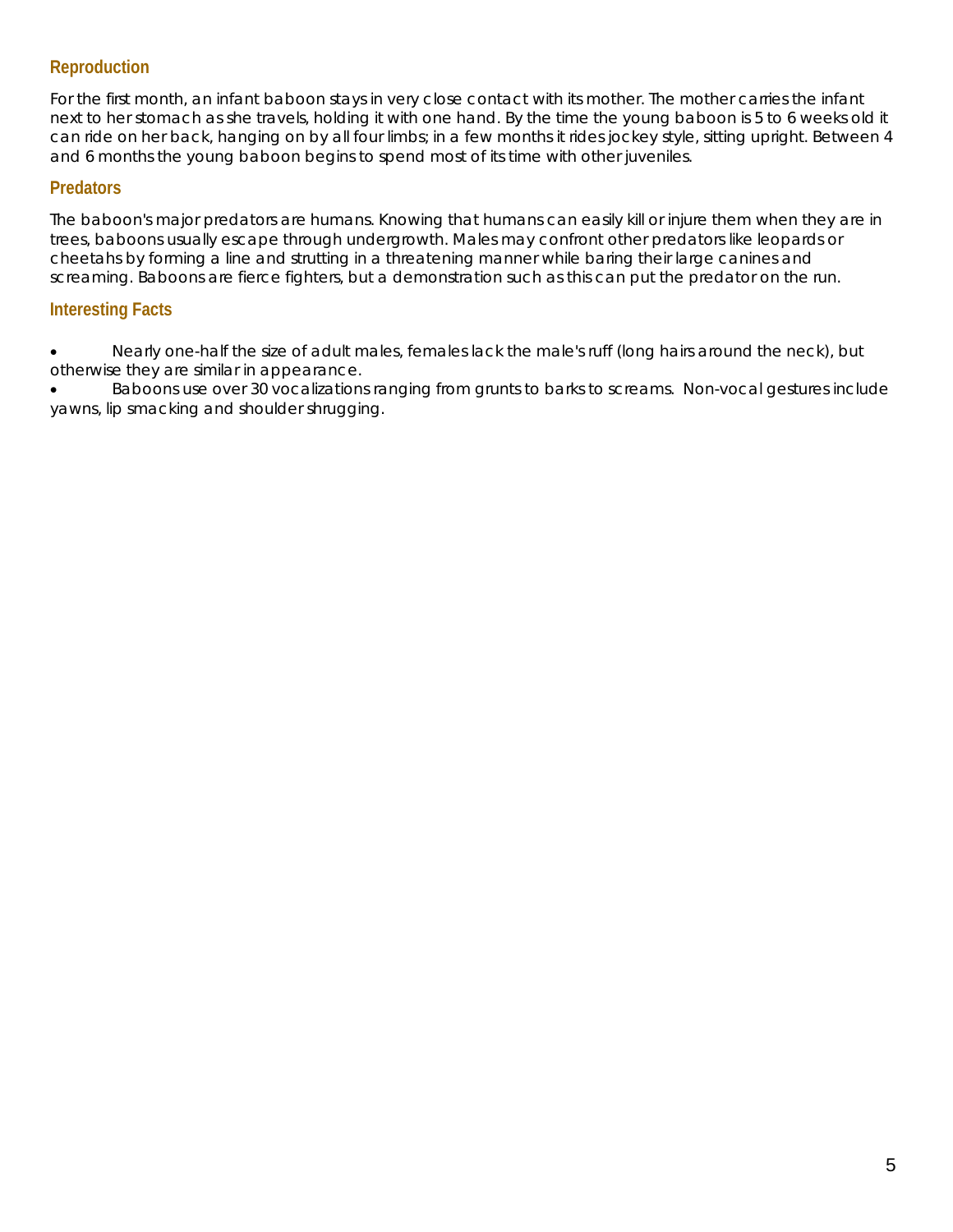## *Cheetah*

Cheetahs are renowned as the world's fastest land animal. They have been known to sprint at over 60 miles per hour for 10 – 20 seconds, before it begins to overheat. If a cheetah is hunting, and the prey is able to elude the cheetah for over 20 seconds, the prey will likely escape. The cheetah eats mediumsized animals such as gazelles and antelopes, as well as smaller animals such as hares. It is more sociable than any of the other large cats except the lions. Siblings leave their mother at 13 – 20 months, but may stay together for several more months to support each other in the hunt. Brothers may stay together for years.



*© Nancy Rosner, 2009 All rights reserved* 

#### **Physical Characteristics**

The cheetah is yellowish with small black spots. Desert animals such as those that live in Namibia, tend to be paler with smaller spots and the "king cheetah," from southeast Africa (Kenya) has the largest spots. The tail of the cheetah has rings. In Hindi cheetah means "spotted one." The base color of the upper parts of an adult is tawny to bale bluff or grayish white, and the underparts are paler, often white. The coat is marked by round or oval black spots measuring .75 to 1.5 in. in diameter. The only exception to this is when recessive genes are inherited from both parents resulting in a more "blotchy" coat pattern. Cheetahs exhibiting this rare mutation were once thought to be a separate subspecies, but it is now known that they can appear in a litter of normal cheetahs. Only the white of the throat and the abdomen are unmarked with spots. The coat is coarse with the hair slightly longer at the nape than elswhere. The last third of the tail is marked by four to six black rings and a bushy white tuft at the very end. The tail rings are distinctive on each cheetah and enable individual identification. The cheetah has a small head with short ears, high set eyes and a black line which looks like a tear drop running from the inner aspect of each eye down to the mouth. The teeth are small and the nasal passages are large. The body resembles that of a greyhound and is slim with very long legs. An adult cheetah measures 30 inches tall at the shoulder, 110 to 140 pounds. The cheetah exhibits slight sexual dimorphism with the males being the larger sex.

The cheetah is the fastest terrestrial mammal with a speed range up to 71 mph. This top speed can only be maintained for roughly 20 to 30 seconds. The cheetah completes four strides per second. Cheetah paws are less rounded and harder than most cats; this aids the cheetah in making quick turns. The claws are only semi-retractable and provide traction during running. Cheetah have reduced teeth compared to other large cats. This is perhaps because of their large nostrils, which are useful in quick air intake and do not leave room for the roots of larger teeth. Large lungs, liver, heart, and adrenals facilitate a rapid physical response. Cheetah have a long, fluid body which is streamlined over light bones. The tail acts to balance the body during quick turning. The spine functions as a spring for the back legs, which gives the cheetah added reach for each step. The black teardrops under each eye may enhance vision by minimizing glare from the sun.

#### **Habitat**

Currently, the cheetah is found in sub-Saharan Africa and Northern Iran. Cheetah favor areas with tall grass and shrubs. They also seek out areas with many elevated points from which to look for prey. They can frequently be found sitting or lying on a termite mound looking for prey.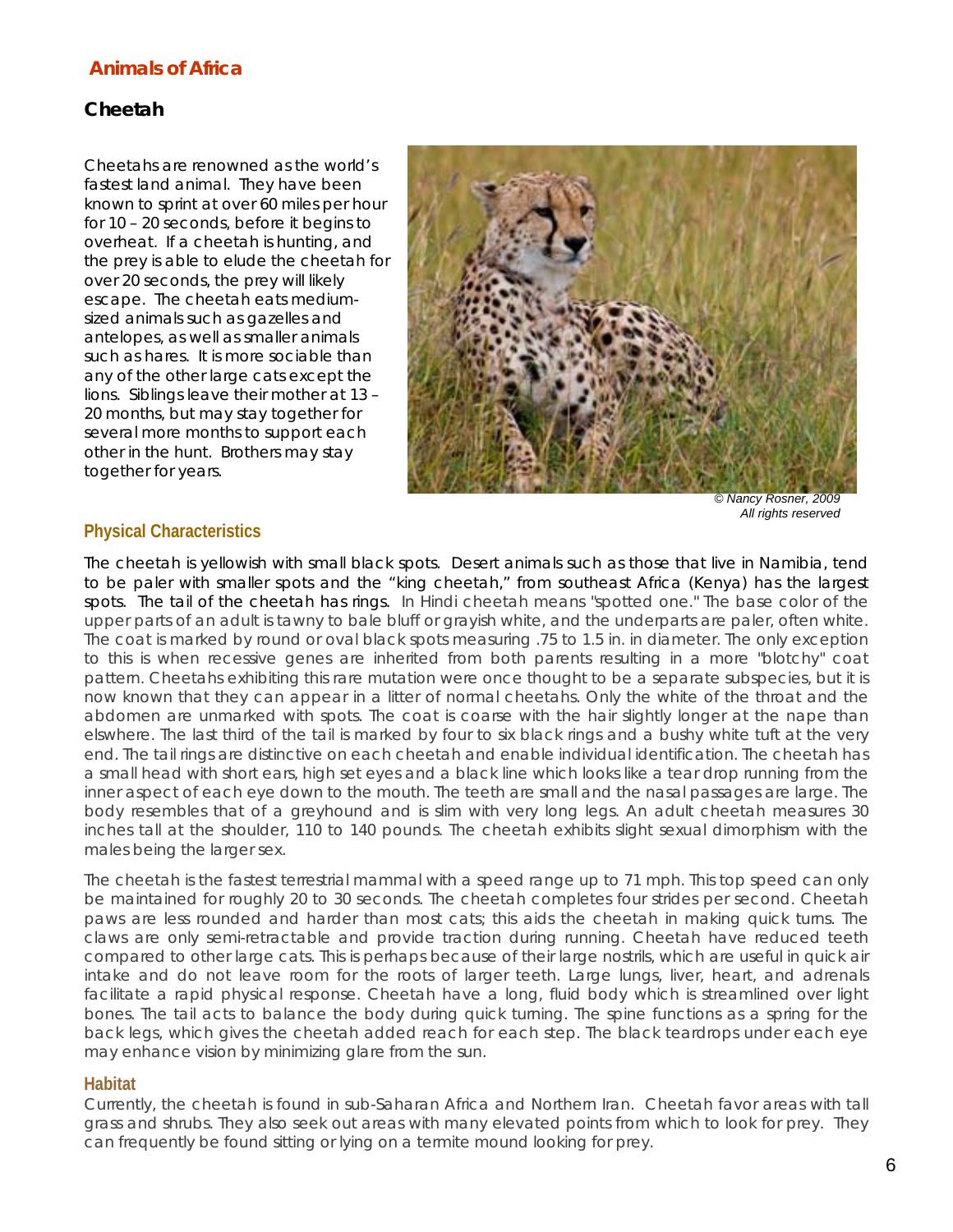## **Behavior**

Female cheetahs are solitary, except when they have a litter. Young females leave their natal group, but usually occupy the same home range as their mother. Sibling males will often leave their natal group together and form coalitions. They seek out an area a great distance from their mother. It has been suggested that male coalitions help one another in hunting and defending a territory, thus securing access to receptive females. Male coalitions claim a range which may overlap several females' territories. Unrelated males are sometimes accepted into coalitions. It is rare to see a lone male. The only time a lone male can secure a territory is if there are no coalitions in the vicinity. Males and females mix only to mate. The males do not participate in cub rearing.

## **Diet**

The cheetah is carnivorous. The diet consists primarily of gazelles, but also includes impalas, game birds, rabbits, and the young of warthogs, kudu, hartebeest, oryx, roan, and sable. Cheetah hunt in early morning and late afternoon (diurnal). They scan the country side from a tree limb, on top of a termite mound, or even the roofs of cars of observers in order to locate prey. Once they have located an animal that has strayed some distance from the group, the cheetah tries to get within fifty yards of the intended victim before accelerating. Full sprints last roughly twenty seconds and rarely exceed one minute. Most hunts fail. If the hunt is successful, the prey is usually knocked down by the force of the cheetah's charge and then seized by its throat and strangled. Smaller prey such as rabbits are usually killed by biting through the skull. A female with cubs may make a kill every day, whereas lone adults hunt every two to five days. Cheetah eat fast because if challenged for their food, they most often lose.

## **Reproduction**

Females are polyestrous, with an average cycle of twelve days. Fertility lasts for one to three days. Breeding occurs throughout the year. A peak birth season has been noted during March through June. Gestation lasts 90 to 95 days. The number of young born can be one to eight, but is usually three to five. At birth cubs are on average 11.8 inches long and weigh 0.6 pounds. They are gray in color and have a mantle of mane-like hair along their back. It has been postulated that this mantle helps camouflage the cubs in the grass. The mantle begins to disappear at three months, but may still be seen at 2 years of age. During the first few weeks of life the cubs are moved every few days by their mother to avoid predators. The mother must leave the cubs alone to hunt, and during these times cubs often fall victim to predators. Infant mortality rates may be as high as 90%, with a majority being killed by lions. Cubs begin to follow their mother at 6 weeks of age. Cubs are weaned at three to six months. They usually remain with their mother for 13 to 20 months, during which time she teaches them to hunt. Sexual maturity is reached at 2 years of age.

## **Life Span**

Life span in the wild can be up to 14 years, with an average at 7 years.

## **Predators**

Cheetah cubs are often killed by lions.

- Fastest land animal, cheetahs sprint 60 miles per hour
- Tail acts as a rudder to turn quickly
- The cheetah originated roughly four million years ago, before any of the other big cats. The oldest fossils have been found in North America in what is now Texas Nevada, and Wyoming. Until the end of the last Ice Age (about 10,000 years ago) the cheetah was common in North America, Asia, Africa, and Europe.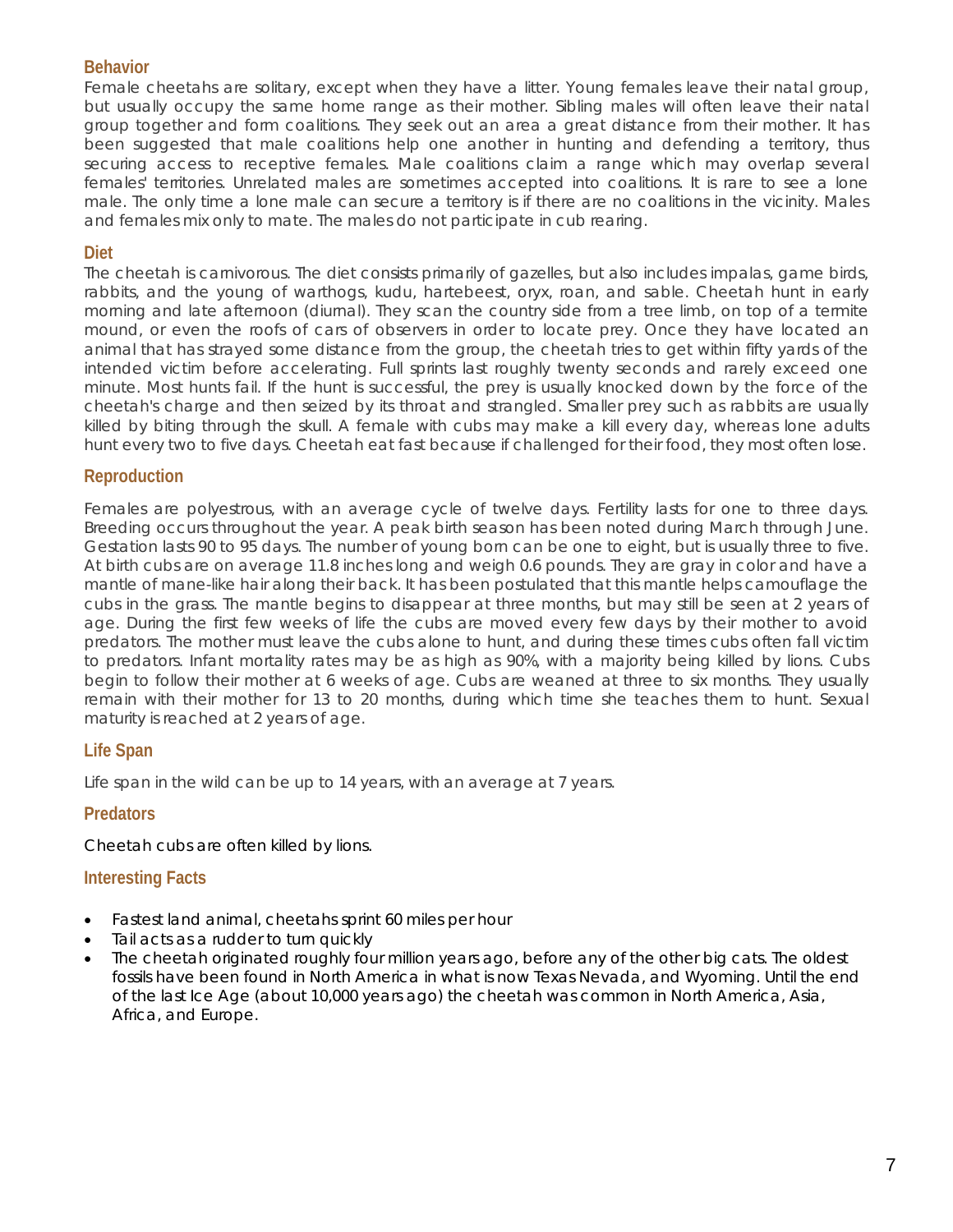## **Chimpanzee**

*© Nancy Rosner, 2002 All rights reserved*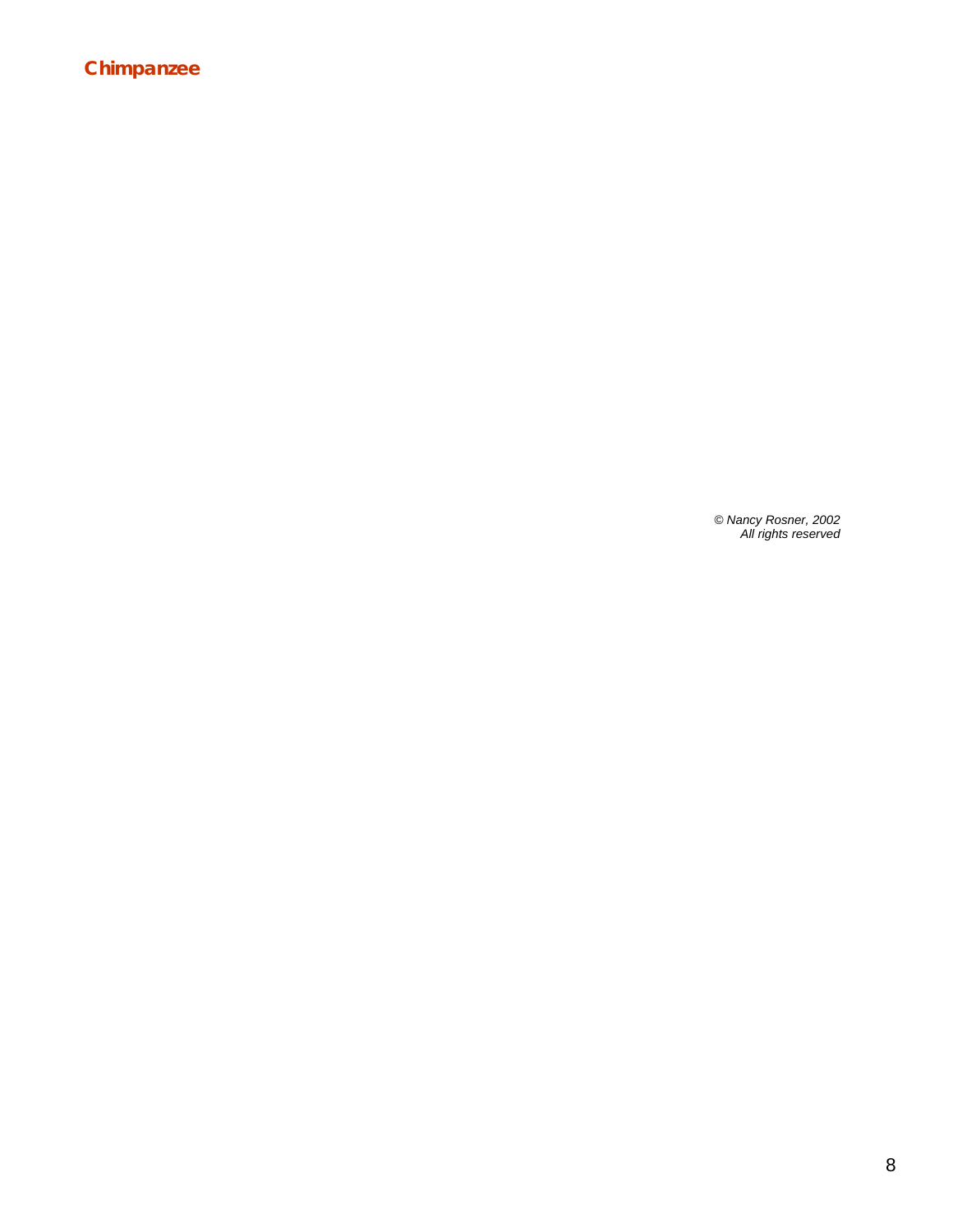#### *Chimpanzee*

Noisy and curious, intelligent and social, the chimpanzee is the mammal most like a human. Chimpanzees fascinate humans and are favorites both in zoos and the wild.

Three subspecies of common chimpanzees are distributed across the forest zone of Africa from Guinea to western Tanzania and Uganda. Another species of chimpanzees, the bonobo (Pan paniscus), is found exclusively in central Democratic Republic of Congo. In East Africa the chimpanzee is found in the wild in Tanzania and Uganda, but only in captivity in Kenya. Gombe National Park in Tanzania is the first park in Africa specifically created for chimpanzees.



#### **Physical Characteristics**

The chimpanzee has a thickset body with long arms, short legs and no tail. Much of the body is covered with long black hair, but the face, ears, fingers and toes are bare. They have hands that can grip firmly, allowing them to pick up objects. The discovery that they used "tools" for certain purposes surprised the world.

#### **Habitat**

Chimps are mainly found in rain forests and wet savannas. While they spend equal time on land and in trees, they do most of their feeding and sleeping in trees.

#### **Behavior**

Chimps live in groups called troops, of some 30 to 80 individuals. These large groups are made up of smaller, very flexible groups of just a few animals, perhaps all females, all males or a mixed group.

Chimps sometimes chew leaves to make them absorbent and then use them as a sponge, dipping them in water and sucking out the moisture. They also use grass stems or twigs as tools, poking them into termite or ant nests and eating the insects that cling to them. They are able to wedge nuts between the roots of a tree and break the shells open with a stone.

Chimps are both arboreal and terrestrial, spending much of their daytime hours on the ground. They are quadrupedal, walking quickly on all fours with the fingers half-flexed to support the weight of the forequarters on the knuckles. They occasionally walk erect for short distances.

Chimps are agile climbers, building nests high up in trees to rest in during midday and sleep in at night. They construct new nests in minutes by bending branches, intertwining them to form a platform and lining the edges with twigs. In some areas chimps make nests on the ground.

#### **Diet**

Chimps are diurnal (but often active on moonlit nights) and begin their activities at dawn. After descending from their night nests they hungrily feed on fruits, their principal diet, and on leaves, buds and blossoms.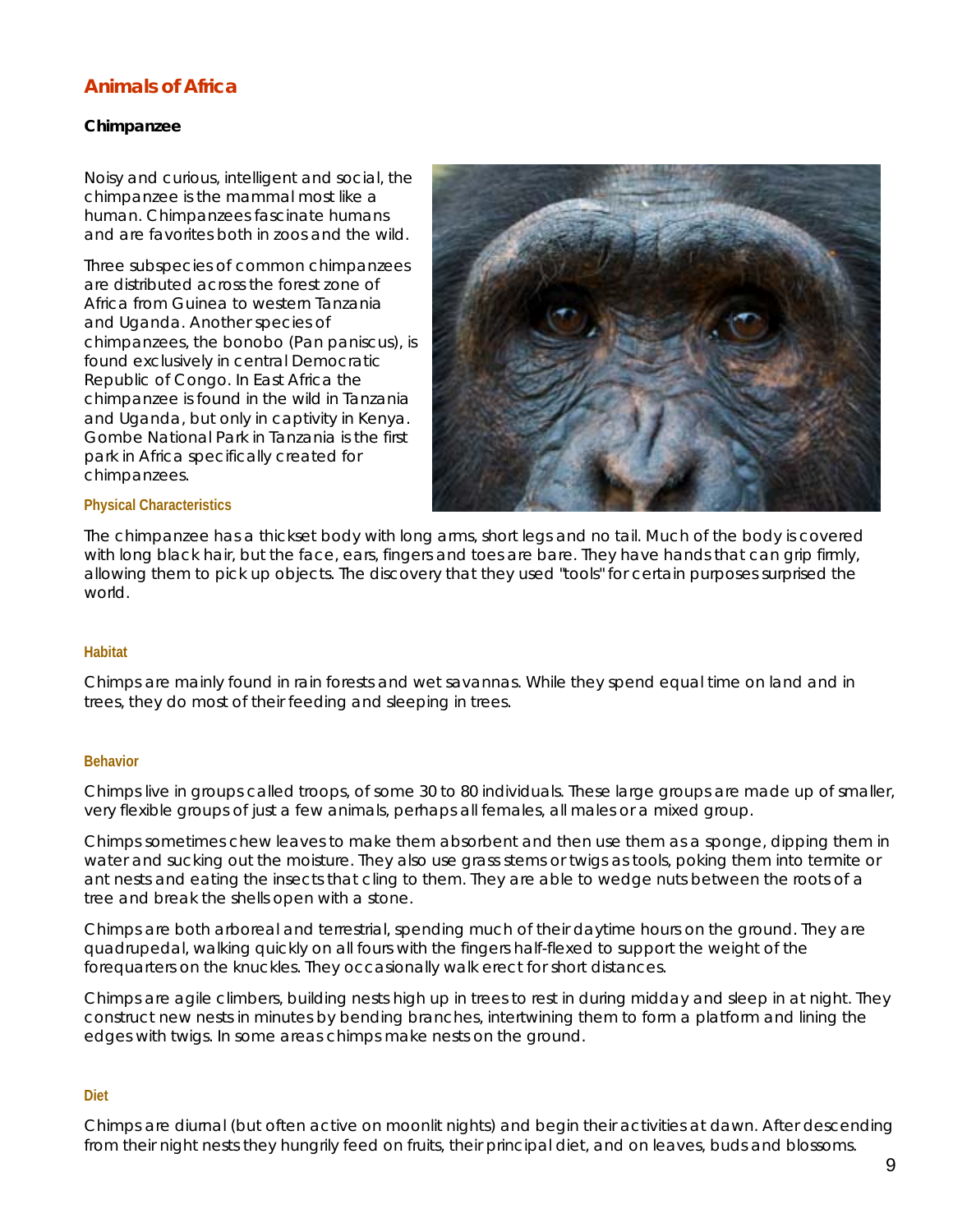After a while their feeding becomes more selective, and they will choose only the ripest fruit. They usually pick fruit with their hands, but they eat berries and seeds directly off the stem with their lips. Their diet consists of up to 80 different plant foods.

#### **Reproduction**

The female chimp has an estrus cycle of about 34 to 35 days. While in heat, the bare skin on her bottom becomes pink and swollen, and she may mate with several males. She normally gives birth to just one baby, which clings tightly to her breast and, like a human baby, develops rather slowly. An infant can sit up at 5 months and stand with support at 6 months. It is still suckled and sleeps with its mother until about 3 years of age, finally becoming independent and separating from her at about 4 years. Sexual maturity is reached between 8 and 10 years.

Chimps are among the noisiest of all wild animals and use a complicated system of sounds to communicate with each other. A loud "wraaa" call, which can be heard more than a mile away, warns of something unusual or disturbing. They hoot "hoo-hoo-hoo," scream, grunt and drum on hollow trees with the flat of their hands, sometimes for hours.

Chimps touch each other a great deal and may kiss when they meet. They also hold hands and groom each other. An adult chimp often has a special "friend" or companion with which it spends a lot of time. Female chimps give their young a great deal of attention and help each other with babysitting chores. Older chimps in the group are usually quite patient with energetic youngsters.

#### **Predators**

The number of chimps in the wild is steadily decreasing. The wilderness areas necessary to their survival are disappearing at an alarming rate as more forests are cut down for farming and other activities. As the human's closest relative the chimp is vulnerable to many of the same diseases, and their capture for medical research contributes to their decline, especially in West Africa. as more forests are cut down for farm activities. In addition, recent outbreaks of the incurable disease Ebola hemorrhagic fever, threaten to decimate important chimpanzee populations in the Republic of Congo and Gabon.

- Chimpanzees use large sticks and branches as clubs or throw them at enemies like leopards and humans.
- Chimps supplement their diets with meat, such as young antelopes or goats. Their most frequent victims, however, are other primates such as young baboons, colobus monkeys and blue monkeys.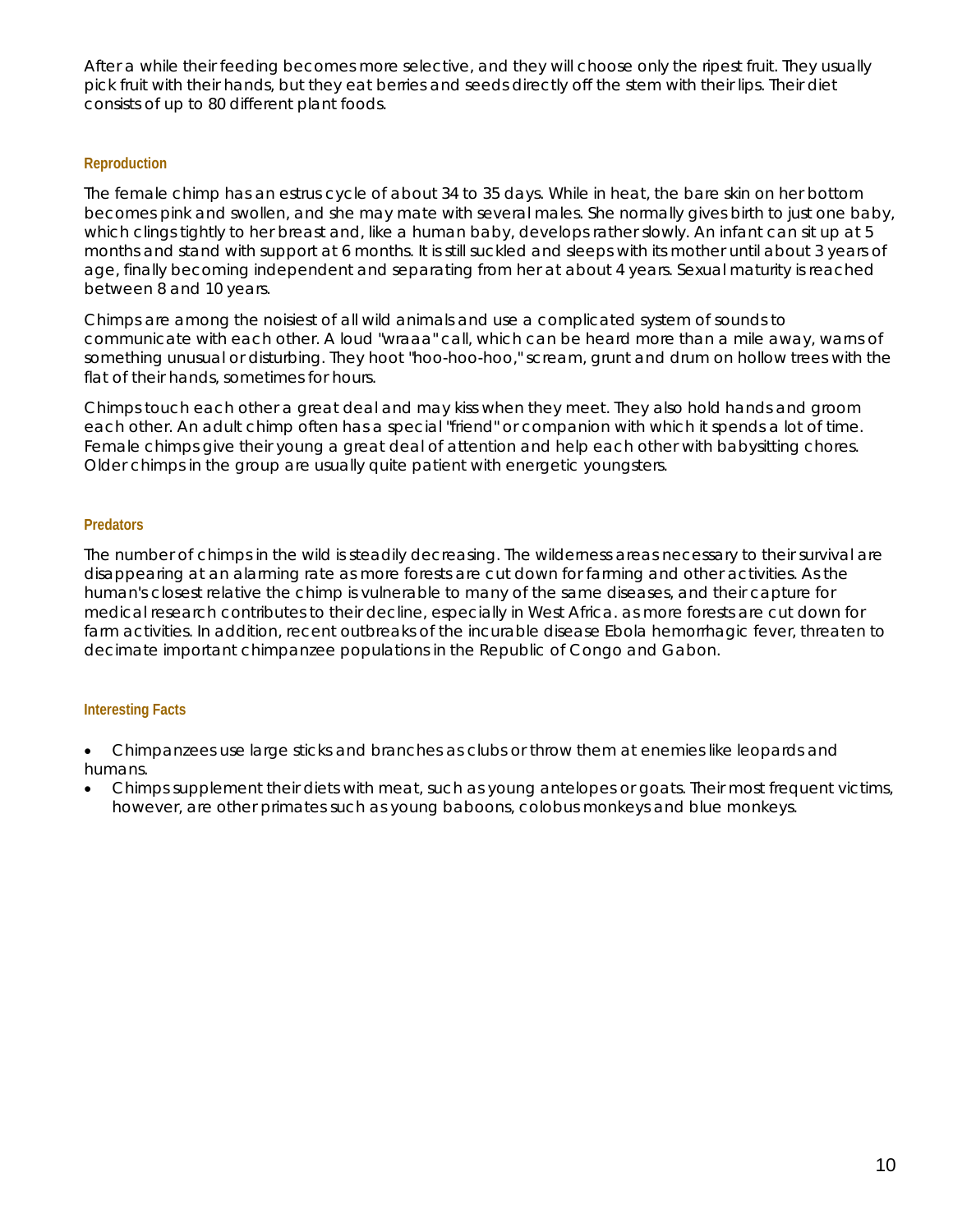# *Dikdik (Swahili name digidigi)*

Dikdiks are tiny antelopes of dainty appearance that are slightly larger than a hare. Even so, they are not the smallest antelopes in Africa. That distinction goes to the dwarf royal antelope of West Africa. The other very small antelope in Africa is the suni, somewhat smaller than the dikdik.

The five species of dikdik, with the exception of Kirk's dikdik, are only found in eastern and northeastern Africa. Kirk's dikdik, which is described here, is one of the most common. It is also found in southwestern Africa.

#### **Physical Characteristics**

Females are slightly larger than the males. Only the males have horns, which are small, spike-like and incline backwards.



They are about 14 to 16 inches at the shoulder, and weigh about 10 to 12 pounds. *© Nancy Rosner, 2002* 

*All rights reserved* 

The head sometimes does not seem to be in proportion to the dainty body. A shaggy crest of hair on the crown, which at times almost obscures the horns, is raised when the animal is alarmed. Dikdiks have elongated snouts that look like a little proboscis, or trunk. The nose is mobile with the upper end slightly forked, an interesting adaptation to living in hot, dry climates. It is enlarged, and the inside passage functions as a blood-cooling mechanism when the bellows-like muscles increase the airflow into the nose. The blood is pumped to the nose where airflow and subsequent evaporation cools the blood before it is recirculated back to the body. This is just one of several mechanisms the dikdik uses to reduce water loss.

Kirk's dikdik comes in various shades, ranging from grizzled gray to rusty brown, with lighter underparts of the body. Coloration depends on habitat the drier semi-desert areas usually have the paler individuals. Dikdiks have large dark eyes, each surrounded by a white ring. A black spot below the inside corner of each eye contains a pre-orbital gland that produces a dark sticky secretion. Dikdiks insert grass stems and twigs into the gland to mark them with secretions.

#### **Habitat**

Dikdiks live in various habitats with good cover and plentiful browse, but without tall herbage. They are known to move to different ranges when grasses grow too high and obstruct their view.

#### **Behavior**

Dikdiks live in pairs in fixed territories covering up to 12 acres each. They mark their territory at strategic places along the borders that meet or overlap with other dikdik territories and drop their dung on dung left in their territory by other animals, even elephants. Both males and females help defend the territory and prevent the entry of other females.

The territories are often located in low, shrubby bush along dry, rocky stream beds where there are plenty of hiding places. Dikdiks maintain a series of runways through and around the borders of their territories.

Sight, scent and hearing are well-developed, and dikdiks are very alert. They know their territories intimately and respond to the alarm calls of other animals. When in danger they tend to hide instead of flee from a predator.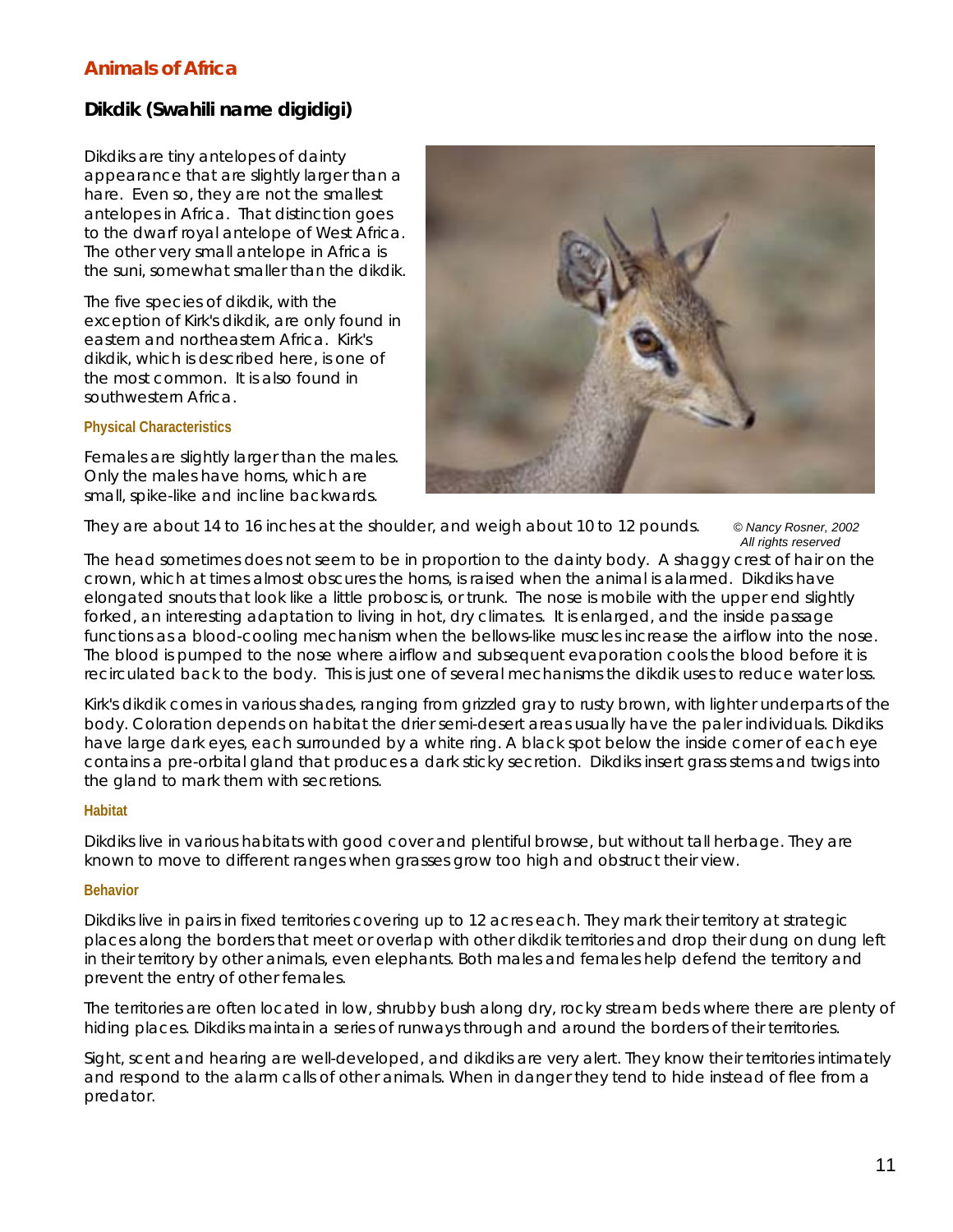#### **Diet**

Dikdiks eat foliage, shoots, fruit and berries. They are nocturnal, therefore feeding mostly at night. They do not need to drink.

#### **Reproduction**

Dikdiks live as monogamous pairs in their territories and are almost always accompanied by the latest young. After a fawn is born, the female can become pregnant again within 10 days. Their high-quality browse diet is probably what allows a female to be pregnant and lactate at the same time.

At birth a fawn weighs about 11/2 pounds and spends its first weeks lying out. The mother hides her fawn and comes back to suckle it several times a day, changing the hiding place every few days. At 3 weeks the fawn is feeding on vegetation and is usually weaned between 8 and 10 weeks.

The young dikdik reaches sexual maturity between 6 and 8 months. At this time, or soon after the birth of another fawn, the parents chase it out of the territory. It may pair up with a dikdik that has lost its mate in an established territory, or it may find a young mate and establish a new territory.

#### **Predators**

Their predators are numerous, including monitor lizards, eagles, pythons, smaller cats such as the caracal, as well as lions, cheetahs, hyenas, wild dogs and humans. Even though small, with sticklike legs, the dikdik can put up a good defense, sometimes doing considerable damage with its razor-sharp hooves.

People have long hunted dikdiks, setting snares along their runways. Small bones from the dikdik's legs and feet are used in traditional jewelry.

- When frightened or disturbed, the dikdik produces a whistling sound through the nose that sounds like "zik-zik," from which its name is probably derived.
- Salt is important to the dikdik's diet, but it does not need to drink as sufficient liquid is contained in the plants it consumes.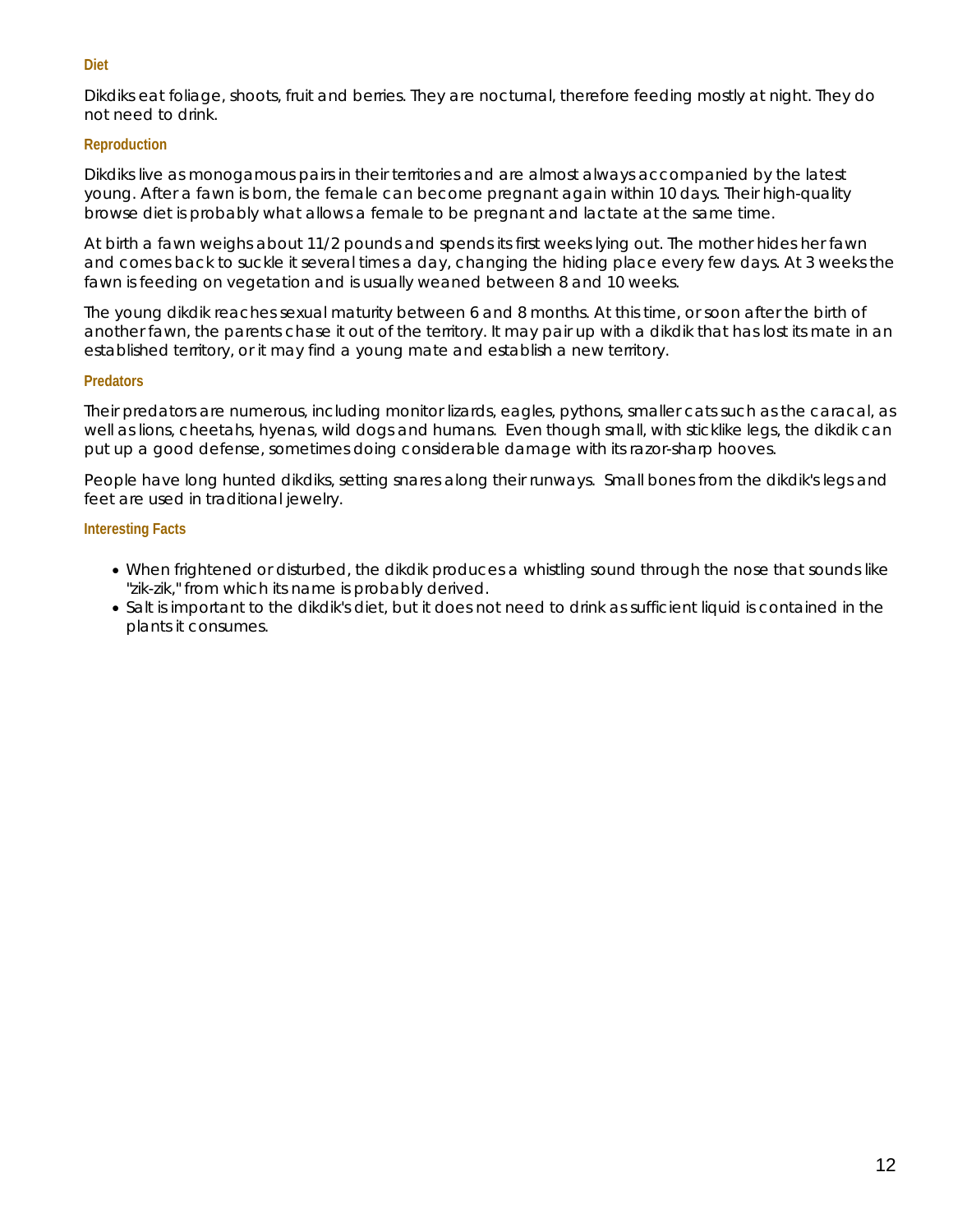## *Elephant*

The African elephant, the largest living land mammal, belongs to the family *Elephantidae*, which includes only one other smaller relative, the Asian (or Indian) elephant. African elephants once ranged from south of the Sahara Desert to northern South Africa. Today, African elephants are now mostly confined to parks and reserves.

## **Physical Characteristics**

The length of the head/body of the adult male is 18-24 feet. The shoulder height of the adult male is 10-13 feet. The weight of the adult is 8,800-15,500 pounds.

Although African and Asian elephants look much alike, there are several physical characteristics that distinguish them from one another. African elephants are larger in size, have bigger fan-like ears and have a single hump on their forehead, a sway back, more wrinkled skin and a trunk that has two finger-like projections at its tip, one at the top, and one at the bottom.

Male and female African elephants grow large tusks; male Asian elephants usually have smaller tusks and tusks of Asian females are not visible beyond the lips. Tusks are elongated upper incisors, one on each side of the jaw. They begin to *© Nancy Rosner, 1998*  appear at age two, and grow throughout the animal's lifetime. **All rights reserved** and **All rights reserved All rights reserved** Tusks are used for fighting, pushing, lifting and digging for water.



Most physical growth occurs by age 15, and top mental ability is reached at ages 30-45. Elephants have four molars, which are replaced five times, for a total of six sets in a lifetime. Death comes when the last set of molars wear out and the animal can no longer eat.

The African elephant is an endangered species. This is due to poaching for ivory and loss of habitat. Where elephants once roamed over millions of square miles of habitat, today they are restricted to overcrowded parks and reserves. Although there are an estimated 500,000 African elephants left in the wild today, their future survival in the wild hangs in the balance. Most older and larger elephants have been killed for ivory and sport. Elephants reach their physical and mental prime at about 40 years of age, but today their average age has dropped to 24 years old.

#### **Habitat**

African elephants are native to a wide variety of habitats including semi-desert scrub, open savannas and dense forest regions. Their habitat ranges from sea level to 16,000 feet.

#### **Behavior**

African elephants live in socially complex 'family units' comprising of related adult cows and their immature offspring. A family unit usually comprises of eight to 10 animals and is led by the matriarch, usually the oldest, largest, dominant cow. During times of danger, such as severe drought or intense poaching, many family units will come together to form a large herd comprised of 500-1,000 individuals.

When young male elephants reach puberty at around 12-15 years of age, they become more independent and strike out on their own or are driven out by the family unit's females. At this time, males either roam alone or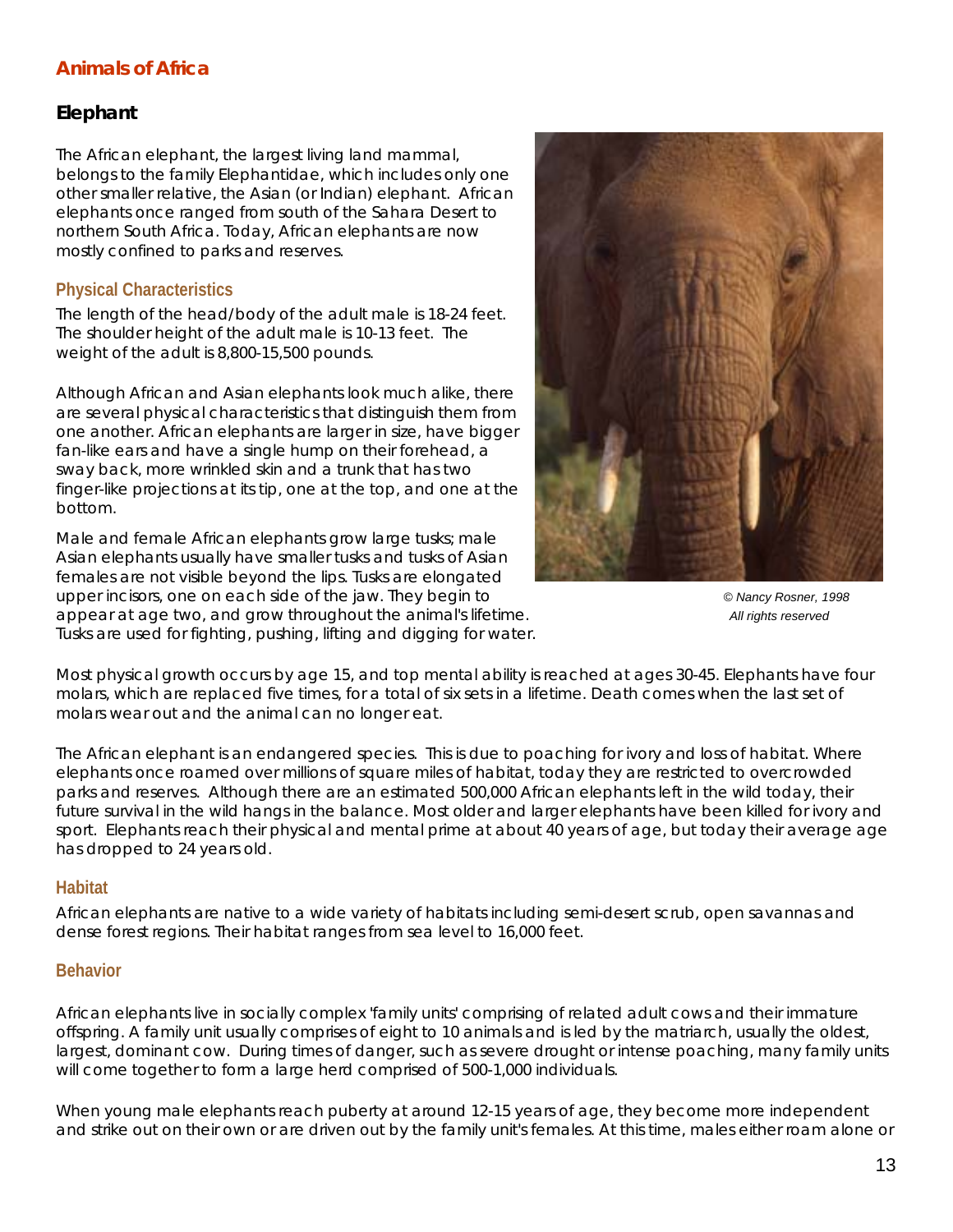gather together to form small, loosely bonded "bachelor" herds, from which they come and go at will. Bulls temporarily rejoin female-centered units, especially when females are sexually receptive. When males reach about 25 years of age, they experience a phenomenon called musth (pronounced must); in Hindi, musth means 'intoxicated.' During musth, a bull's testosterone blood level skyrockets, and he becomes dangerously aggressive, unpredictable and highly competitive with other bulls for females. Females appear to prefer males in musth for mating.

## **Diet**

In the wild elephants feed mainly on grass, tree foliage, bark, roots, shrubs, fruit and soil for its mineral content. Full-grown elephants consume about six to eight percent of their own body weight in vegetation each day. To accomplish this, they spend as many as 18 hours per day feeding. These massive animals can drink 26 gallons of water at one time and, when thirsty, more than 55 gallons within minutes.

## **Reproduction**

Females (cows) mature sexually at around 9-12 years old and reproduce until ages 55-60. Females produce calves at intervals of about every five years. Although males (bulls) reach sexual maturity around age 10, they often do not breed until they are about 30 when they become large and strong enough to compete successfully for females with other large male elephants. The gestation period lasts about 22 months (630-660 days) after which one calf is born; twins are rare. Average calf birth weight is about 265 pounds. Young suckle with their mouth (not trunk) and may not be fully weaned until the birth of the next calf.

## **Life Span**

Life span is about 50-60 years.

## **Predators**

While adult elephants have no natural predators, young elephants are occasionally preyed on by lions, hyenas or crocodiles.

- Mild-tempered male elephants usually have the largest tusks because they tend to avoid behaviors such as combat and tree ramming which break tusks!
- A trunk weighs about 400 pounds, can hold up to 2.5 gallons of water, contains at least 40,000 muscles (possibly up to 100,000) and is so dexterous that it can pick up a grain of rice.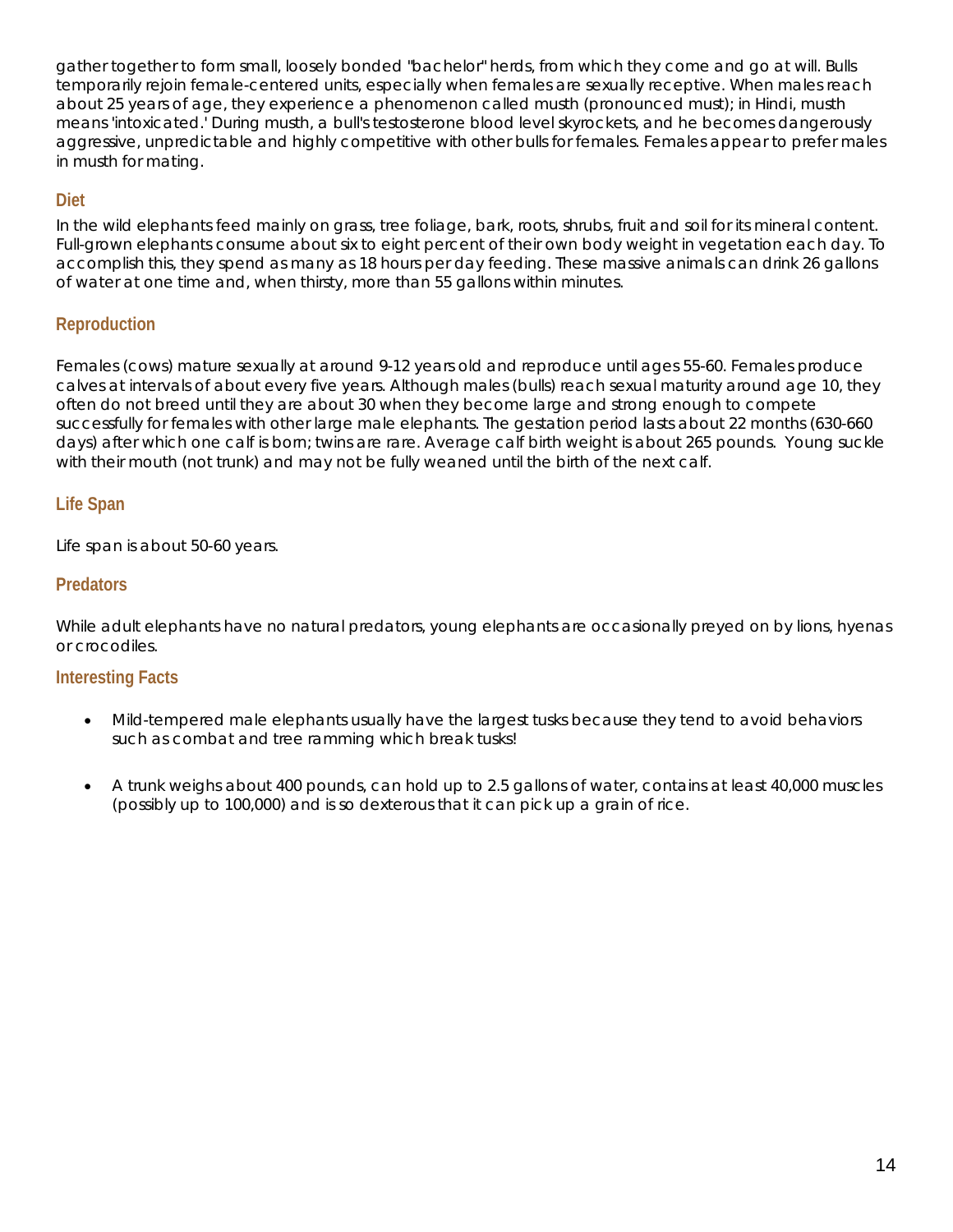#### *Gazelle – Thomson's and Grant's Gazelle*

Grant's gazelles resemble Thomson's gazelles, and the two species are often seen together. They are similarly colored and marked, but Grant's are noticeably larger than Thomson's and easily distinguished by the broad white patch on the rump that extends upward, beyond the tail and onto the back. The white patch on the Thomson's gazelle stops at the tail. Some varieties of Grant's have a black stripe on each side of the body like the Thomson's gazelle; in others the stripe is very light or absent. A black stripe runs down the thigh.

#### **Physical Characteristics**

The various types of Grant's gazelle differ mainly in color and in the size and shape of the horns. Grant's are large, pale, fawn-colored gazelles with long legs. The males are larger and heavier and their horns longer than the females.

The lyre-shaped horns are stout at the base, clearly ringed and measuring from 18 to 32 inches long. The width of the spaces between the horns and the angles of growth differ among the various types of Grant's gazelles. One type, in northwest Tanzania, has widely diverging horns, with the tips directed downwards.

On the females, black skin surrounds the teats, with white hair on the udder. This probably helps the young recognize the *COMA*  $\odot$  *Q Nancy Rosner, 2004 COMA COMA COMA COMA COMA COMA COMA COMA COMA COMA COMA COMA COMA COMA COMA COMA COMA* source of milk. When a fawn is older and moving about with its **All rights reserved** all rights reserved



mother, the dark stripe on the white background may serve as a beacon for it to follow.

#### **Habitat**

Grant's gazelles are especially fond of open grass plains, and although they frequent bushy savannas, they avoid areas of high grass.

#### **Behavior**

Grant's gazelles may remain in areas where food is plentiful. Mature males establish territories they may hold as long as eight months. A male tries to detain the female herds of 10 to 25 individuals as they pass through these territories while they move about to feed. At the same time males chase off rival males and try to mate with females in estrus.

Grant's gazelles have developed several ritualized postures. For example, the territorial male stretches and squats in an exaggerated manner while urinating and dropping dung. This apparently warns other males to stay away and reduces the number of confrontations. Younger males will fight, but as they grow older the ritualized displays often take the place of fights. When fighting does occur, it also is ritualized. It starts with "pretend" grooming, repeated scratching of the neck and forehead with a hind foot and presenting side views of the body. If neither combatant is intimidated, they may confront one another and clash horns, trying to throw the other off-balance.

## **Diet**

The gazelles vary their diet according to the season. They eat herbs, foliage from shrubs, short grasses and shoots. Grant's gazelles are not restricted to certain habitats by a dependency on water, but obtain the moisture they need from their food. Grant's have unusually large salivary glands, possibly an adaptation for secreting fluid to cope with a relatively dry diet. They typically remain in the open during the heat of the day, suggesting an efficient system to retain the necessary fluid in their bodies.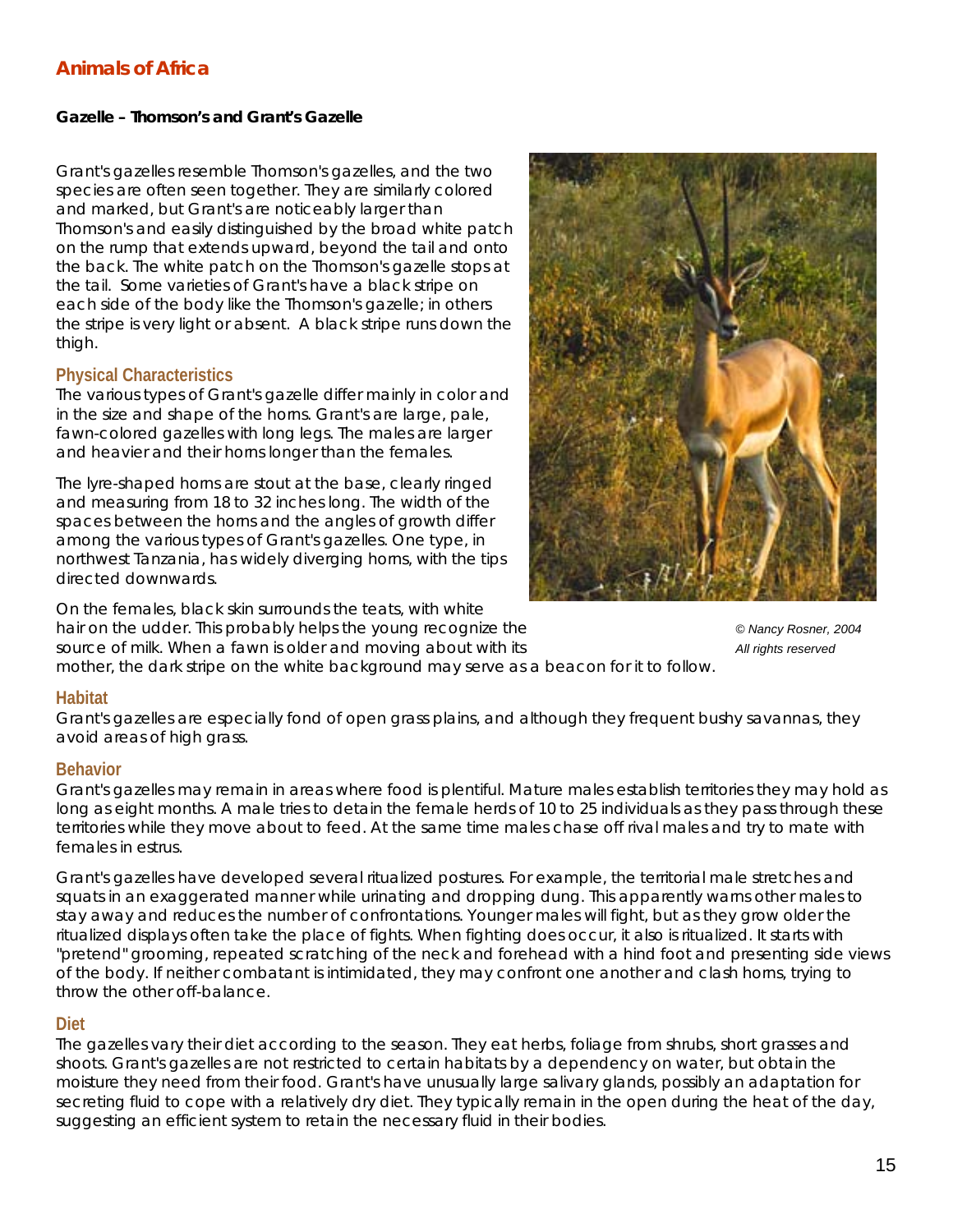## **Reproduction**

Breeding is seasonal, but not firmly fixed. Gestation is approximately 7 months, and the young are born in areas that provide some cover. The newborn fawn is carefully cleaned by the mother who eats the afterbirth. Once the fawn can stand up and has been suckled, it seeks a suitable hiding place. The mother watches carefully and evidently memorizes the position before moving away to graze. She returns to the fawn three to four times during the day to suckle it and clean the area. The lying-out period is quite long-two weeks or more.

The fawn eats its first solid food at about 1 month, but is nursed for 6 months. Grant's become sexually mature at about 18 months. By that time the young males will have joined an all-male bachelor herd, but it will be some time before they become territory holders, if at all. Males from the bachelor herds challenge the territorial males, but only the strongest win territories, which they mark with combined deposits of dung and urine.

## **Predators**

All the major predators kill Grant's gazelle, but cheetahs and African hunting dogs are the most prevalent. In some areas jackals prey on the young. Because of its adaptation to semi-arid and sub desert ranges as well as its good meat and valuable skin, Grant's gazelle has been one of the species that scientists consider as a potential source of protein for humans.

- The only relatively long-lasting relationship in gazelle society is that of a mother and her most recent offspring.
- Grant's are gregarious and form the usual social groupings of small herds of females with their offspring, territorial males and all-male bachelor groups. Membership in these groups is temporary.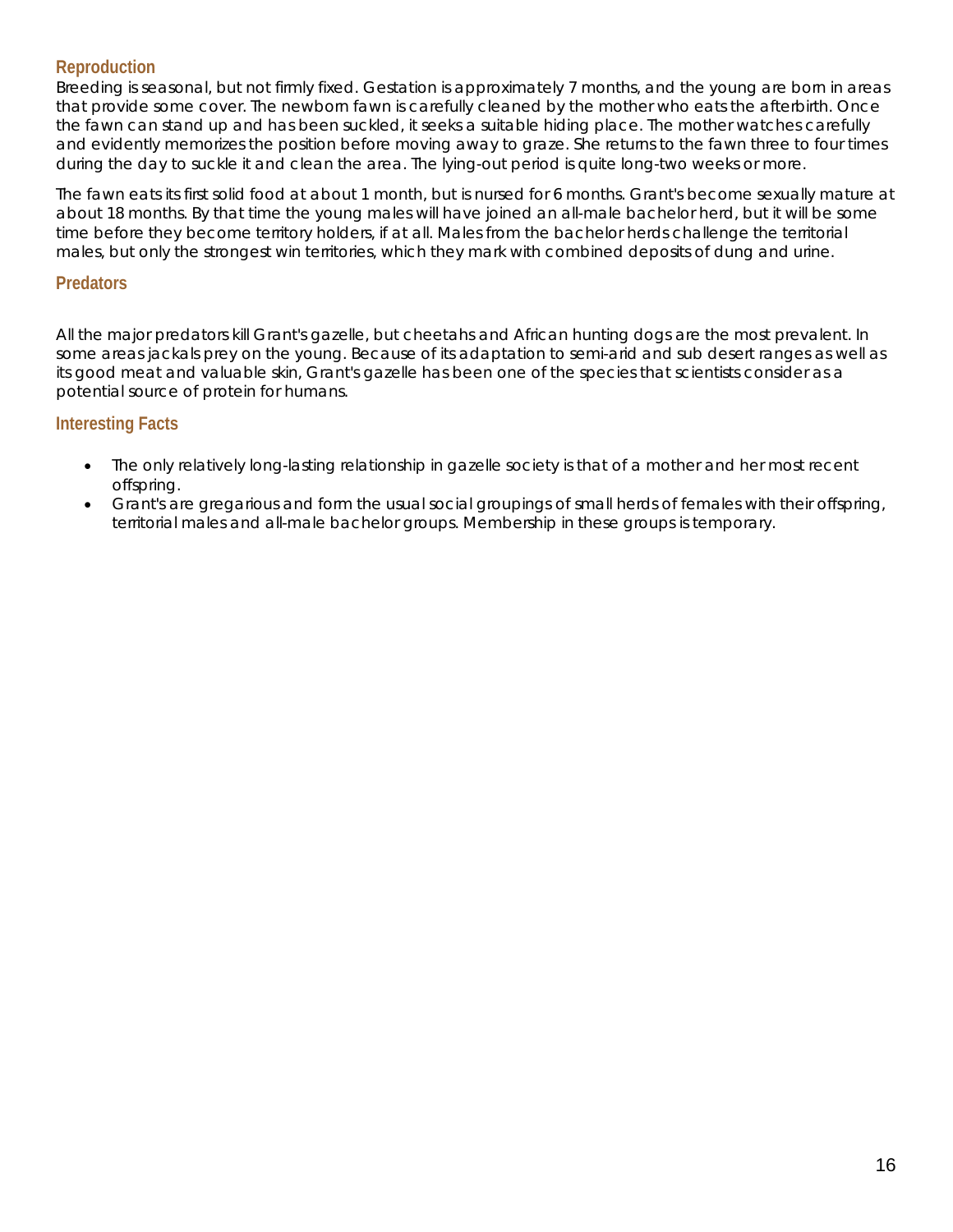# *Gerenuk (long necked gazelle)*

Gerenuk means "giraffe-necked" in the Somali language. It is also called "swala twiga" or giraffe gazelle in Swahili.

Though normally shy, these graceful animals are easily observed in Samburu National Reserve in Kenya and in various other semi-arid areas of East Africa, including parts of Tanzania, Somalia and Ethiopia.

## **Physical Characteristics**

Its most outstanding characteristic is its exceptionally long neck, from which it gets its name. The gerenuk's head is small for its size, but its eyes and ears are large. Only the males have horns, which are stout and heavily ringed, and they have a more heavily muscled neck than the females do. They are brown on the upper *COMB*  $\blacksquare$   $\blacksquare$   $\blacksquare$   $\blacksquare$   $\blacksquare$   $\blacksquare$   $\blacksquare$   $\blacksquare$   $\blacksquare$   $\blacksquare$   $\blacksquare$   $\blacksquare$   $\blacksquare$   $\blacksquare$   $\blacksquare$   $\blacksquare$   $\blacksquare$   $\blacksquare$   $\blacksquare$   $\blacksquare$   $\blacksquare$   $\blacksquare$   $\blacksquare$   $\blacksquare$  back and lighter on the sides. The short tail looks *All rights reserved All rights reserved* 



longer as it ends in tuft of black hair. Like many other gazelles, gerenuks have preorbital glands in front of the eyes that emit a tar like, scent-bearing substance they deposit on twigs and bushes to mark their territory. They also have scent glands on their knees that are covered by tufts of hair and between their split hooves.

The gerenuk stands 35 to 40 inches at the shoulder and is 80 – 115 pounds.

## **Habitat**

Gerenuks are found in habitats with woody vegetation, especially dry, flat thorn bush.

#### **Behavior**

Gerenuks live in small groups, which may be made up of related females and their young, or in bachelor groups of males or as solitary males. The latter are thought to be territorial, but as their ranges are large and populations usually sparse, it has been difficult for scientists to determine if they defend these territories. The female groups wander over a home range of 1 to 2 square miles, passing in and out of male territories.

#### **Diet**

The gerenuk is an herbivorous browser.

It is another example of a species fitting a specialized niche in a complex ecosystem. Although some animals do compete for the same foods, many of the different species frequently seen together do not feed on the same plants, or they eat them at different stages of growth or at different heights. Gerenuks, for example, feed at higher reaches than those of other gazelles and most antelopes. They stand erect on their hind legs, with their long necks extended, to browse on tall bushes.

By using their front legs to pull down higher branches, they can reach leaves 6 to 8 feet off the ground. The tender leaves and shoots of prickly bushes and trees make up most of their diet, along with a nutritious mix of buds, flowers, fruit and climbing plants. They do not eat grass nor do they require water. As they can get enough moisture from the plant life they eat, they can survive in dry thorn-bush country and even in desert.

## **Life Span**

The life span of the gerenuk is about 20 years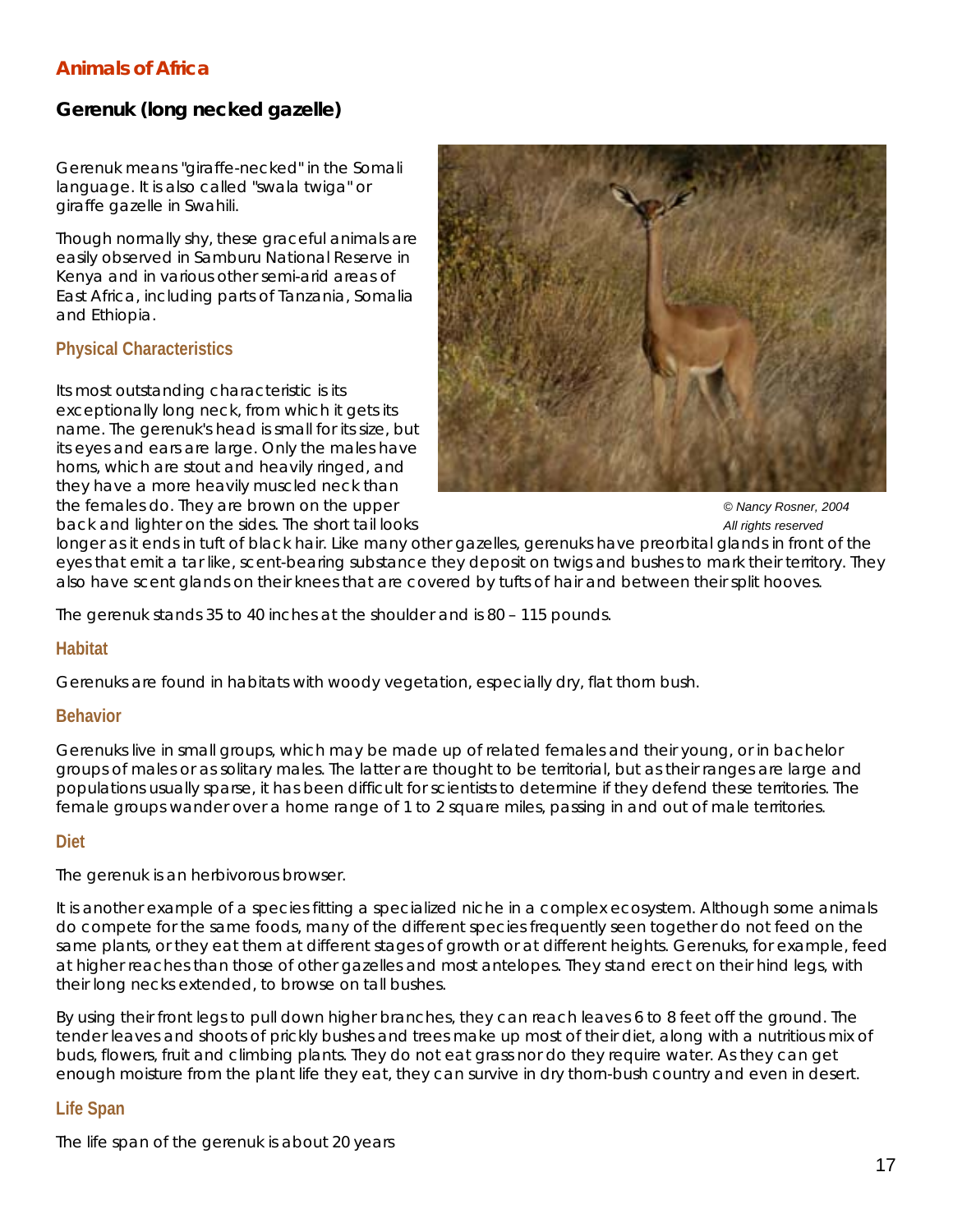## **Reproduction**

When ready to give birth, the female leaves the group and goes to a secluded spot. After delivery she licks the fawn clean and eats the afterbirth, possibly for the nutrients it contains and to prevent the scent from attracting predators. The adaptation to year-round browsing may permit gerenuks to bear young at any time instead of just before the rainy season, as is the practice for grazing animals.

The gestation period is about 7 months.

During the first weeks of its life, or until it can keep up with adults, the baby gerenuk spends its time hidden in the bush while its mother feeds. She returns to the fawn three or four times a day to suckle it, carefully cleaning or eating its waste to leave no trace of scent. Females bleat softly to communicate with their young.

#### **Predators**

Gerenuks are preyed upon by cheetahs, leopards, lions, jackals, wild dogs and humans.

#### **Related Heartlands**

- Maasai Steppe Heartland
- Samburu Heartland

- Gerenuks use several vocalizations, including a buzzing sound when alarmed, a whistle when annoyed and a loud bleat when in extreme danger.
- In their courtship ritual, the male gerenuk approaches a female in heat and repeatedly taps her with one of his front legs under the belly or on the flanks. He may rub her with his preorbital glands to deposit his scent before mating.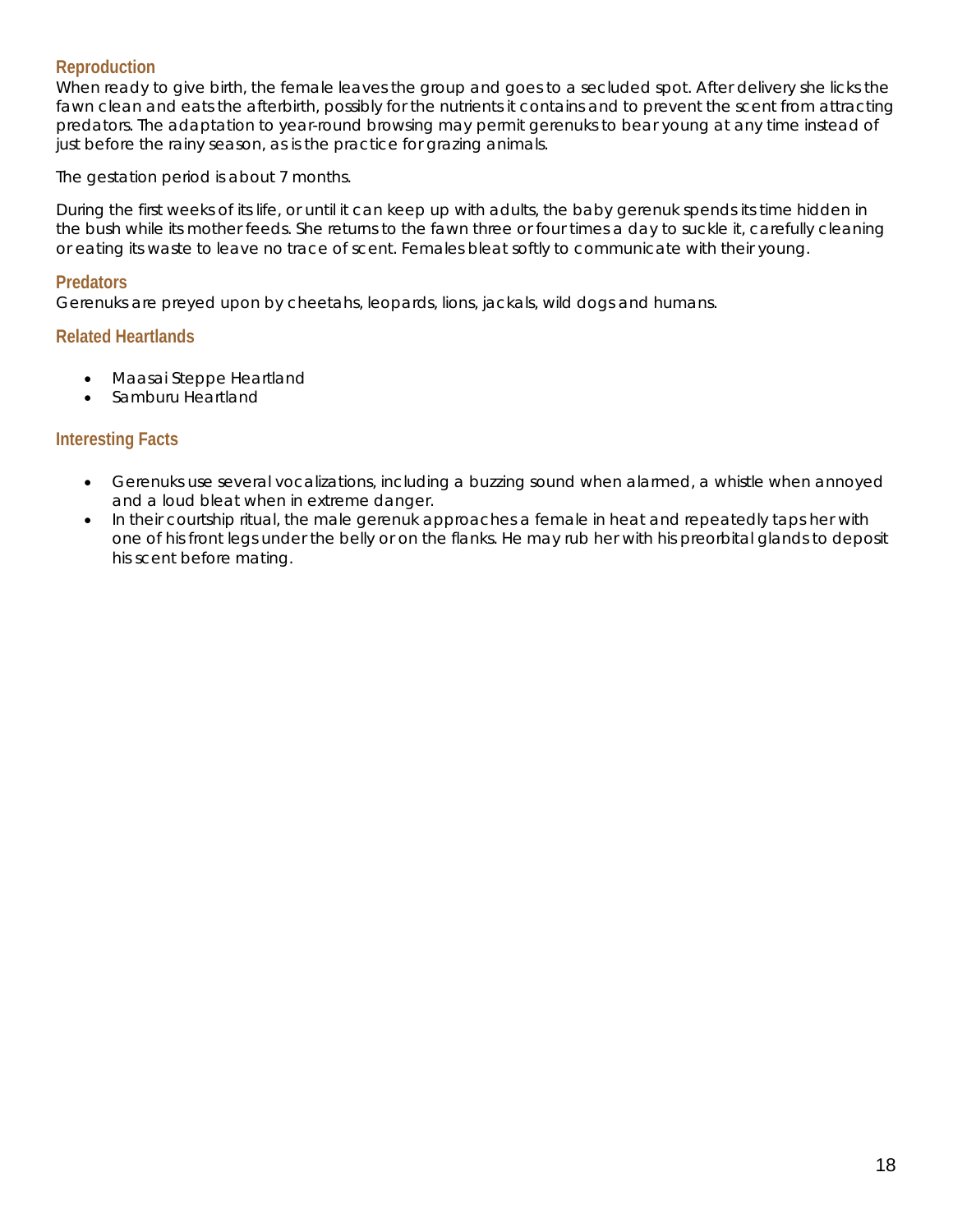# *Giraffe, Reticulated (Giraffa camelopardalis)*

Giraffes belong to the family Giraffidae, which has only one other species, the okapi. There are nine recognized subspecies of giraffe: Nigerian *(G.c. peralta),* Kordofan *(G.c. antiquorum),* Nubian *(G.c. camelopardalis),* reticulated *(G.c. reticulata),* Rothschild *(G.c. rothschildi),* Maasai *(G.c. tippelskirchi),* Thornicroft *(G.c. thornicrofti),* Angolan (*G.c. angolensis*) and South African or Cape *(G.c. giraffa)*.\*

All subspecies of giraffe are distinguished by their coat pattern and geographical distribution.

Giraffes have long legs, a long, narrow head with small horns, and peculiar, lobed lower canines.

## **Physical Characteristics**

The coat pattern of the reticulated giraffe is made up of straight-edged patches of chestnut colored brown separated with white reminiscent of tiles and grout. The Rothschild reticulated giraffe has white legs from the knee down with no pattern below the knee.

The Maasai giraffe has irregularly shaped dark brown patches on a tan background.

The giraffe, with its distinctive long neck, is the tallest living animal. *© Nancy Rosner, 2004* 



*All rights reserved* 

Adult males stand 15-18 feet tall, whereas females are shorter at 13-16 feet tall. Adult males weigh between 1,764-4,255 pounds, while females weigh only 1,213-2,601 pounds.

Giraffes live for 10-15 years in the wild, but average 25 years at zoos.

The front legs of the giraffe are longer than the back legs. In the giraffe, both sexes have horns. The horns are different from those found in other mammals in that they form as cartilage, turn to bone from the tips down, and are covered with skin. It has a long copiously tufted tail.

#### **Diet**

In the wild: Various species of acacias. They also browse from the leaves and shoots of trees or shrubs of other species, but they are selective.

The giraffe's great height means that, to drink water it must splay its front legs, and even bend at the knees. When upright, its heart has to pump blood upward at enormous pressure to reach the brain, but when the head lowers to drink, a series of one-way valves regulate the blood's force and flow to prevent damage to the brain.

#### **Habitat**

Giraffes live in both open savanna areas and wooded grasslands. Giraffes live mostly in eastern sub-Saharan Africa, while certain populations also live in the western and southern parts of the continent. The reticulated giraffe is commonly found in the Samburu region, in north eastern Kenya.

## **Reproduction**

Giraffes reach sexual maturity in captivity at 3-4 years of age. However, in the wild, males may not breed until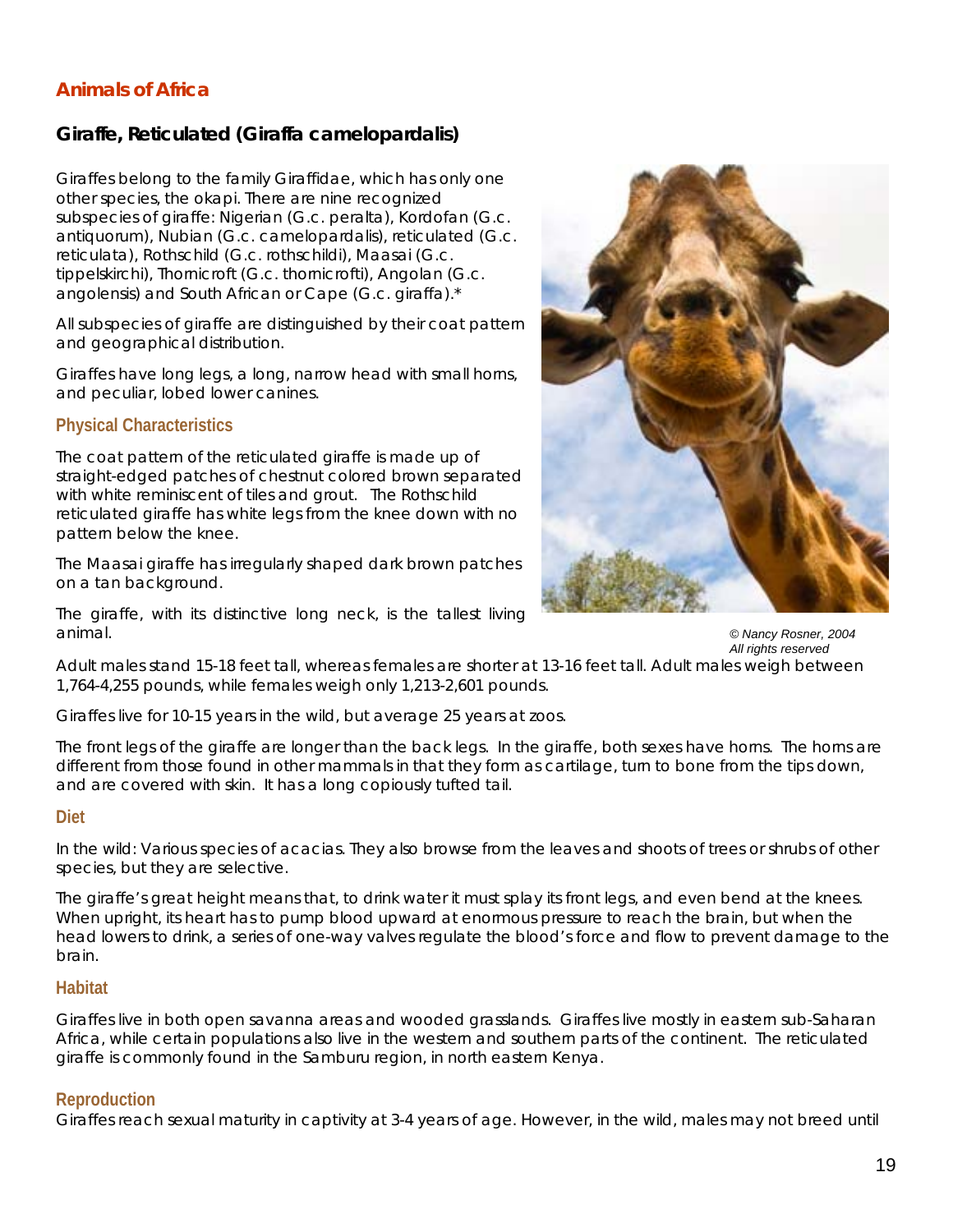ages 6 or 7, due to a system of hierarchy among bulls. In contrast to the male breeding age, females must be physically larger to carry offspring. Breeding season can occur at any time. Gestation is usually 13-15 months.

In the wild, birth occurs in the dry months, but in captivity, births can happen year-round. The mother delivers a single calf while standing upright. At birth, calves weigh 104-154 pounds, and stand 72-76 inches tall. Calves grow about 1.2 inches per day during the first week, and are 10 feet tall by age 1. Calves can walk within an hour of birth, and usually can run within 24 hours.

Young may suckle for up to a year, but they start to sample plants just a few weeks after birth. Calves are ready to leave the protection of their mother after 15-18 months of development. Less than 50% of all baby giraffes survive the first year of life, due to predation from hyenas, leopards and wild dogs. As giraffes increase in age, their main predators become lions and humans.

# **Life Cycle**

Giraffes live in loosely bound, scattered herds of 10-20 (up to 100), and may contain any possible combination of sexes and ages. Males establish and maintain their hierarchy by "necking" contests, or occasional violent sparring matches. Each individual knows its relative status in the hierarchy, which minimizes aggression. The topranked male has first choice to the best feeding areas and ovulating females.

Males and females feed from different parts of trees; the male chooses higher branches, and the female forages from the lower ones. This behavior ensures that the sexes don't compete for food within a given range.

## **Behavior**

Growing to an impressive height gives giraffes access to a level of foliage beyond reach of all other large browsers, save the elephant. Along with their height, giraffes have an incredible array of adaptations. For example, their skin coloring provides excellent camouflage, as it is several different patches of variable size and color. The skin is thick for protection and insulation. Also, the giraffe's long eyelids keep out ants and sense thorns on the branches of the trees from which they browse. The valves in veins of the neck control a huge rush of blood to the head when leaning over; this prevents unconsciousness. There is also a network of capillaries in the brain called the "wonder-net." It acts a bit like a shock absorber and is another part of the system that prevents unconsciousness.

A giraffe's tongue is over 18 inches (46 cm) long, and the roof of the mouth is grooved to easily strip leaves off branches. Since giraffes are extremely efficient at processing nutrients and liquids from food, they can survive without water for long periods of time.

Giraffes ruminate at day or night, interspersed with periods of sleeping. They also rest with their eyes open, standing or lying for three to five minutes at a time. Throughout the night, a giraffe may deeply sleep for five to 10 minutes lying down, yet they rarely sleep more than 20 minutes total per day.

- A giraffe's heart can pump 16 gallons of blood in one minute!
- Giraffes have the largest eyes of any land mammal!
- Other animals on the savanna (such as zebras, ostriches, antelopes) use giraffes as watchtowers or observation posts for predators!
- Giraffes have one of the highest blood pressures of all animals, due to their height and the large size of their heart. Because of this, their veins and arteries are much thicker compared to other large mammals.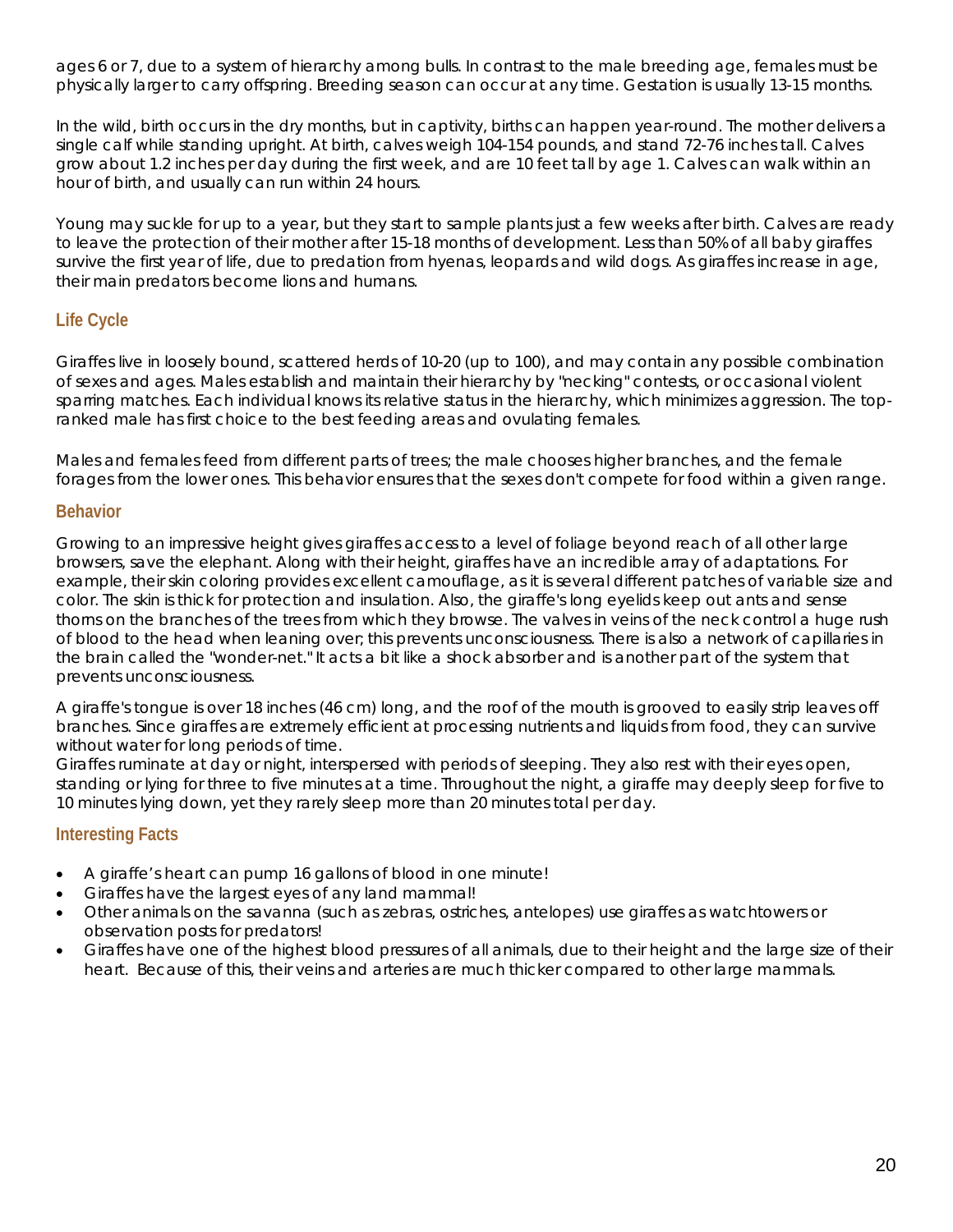## *Hippopotamus (Hippopotamus amphibious))*

The hippopotamus (hippo) belongs to the family Hippopotamidae, which includes two species, the hippopotamus (*H. amphibius*) and the pygmy hippopotamus *(Choeropsis liberiensis).* The hippo lives in western, central, eastern and southern parts of Africa. **Physical Characteristics** 

Hippos have a head and body length of 10.8– 11.3 feet. Males are normally larger and weigh more than females. Hippos range in weight from about 1,764–7,056 pounds.

#### **Diet**

In the wild: Numerous species of short grasses.

#### **Habitat**

The hippo inhabits rivers and lakes, and wallows during the day. At night, hippos graze *Wallows during the day. At night, hippos graze COMA COMA COMA COMA COMA COMA COMA COMA COMA COMA COMA COMA COMA COMA* in short grasslands. *All rights reserved*



#### **Reproduction**

Females become sexually mature between the ages of 7–15, but usually by the age of 9. Males become sexually mature between the ages of 4–11, but usually by age 7. Mating season coincides with the dry season when hippo populations are concentrated at water sources. Mating usually occurs in the water, and females are sometimes completely submerged. As a result, females must push their heads above water to take occasional breaths of air.

Hippos reproduce about every two years in the wild. Gestation lasts from 190–210 days, with births occurring during the rainy season. The female gives birth to her offspring on land or in shallow water. Newborns weigh about 93 pounds. The mother and her offspring will stay separate from the herd for 10–14 days after birth. She weans the offspring about 8 months after birth.

#### **Life Span**

Hippos can live up to 45 years in the wild.

#### **Behavior**

Female hippos with offspring usually live in groups of 10–15 individuals, but researchers have noted groups of up to 150. Adult males are solitary but sometimes form bachelor groups. Solitary males are usually territorial and their territories often include a group of females with their offspring. Males maintain their territories for 4–8 years and during this time, hold the exclusive mating rights to resident females. Non-territorial males do not breed. At a lake, a male's territory consists of a strip of water and the adjacent land, approximately 820–1,640 feet in length. At a river, territory is usually about 164–328 feet in length.

In Greek, hippopotamus means "river horse." This name suits the hippo, which spends its days in or near water. At night, aquatic groups of hippos disperse, as individuals go to shore, and females and their infants stay together. Hippos follow onshore trails marked with dung piles to grazing fields, feed for about 5–8 hours, then return to the water before dawn or early in the morning.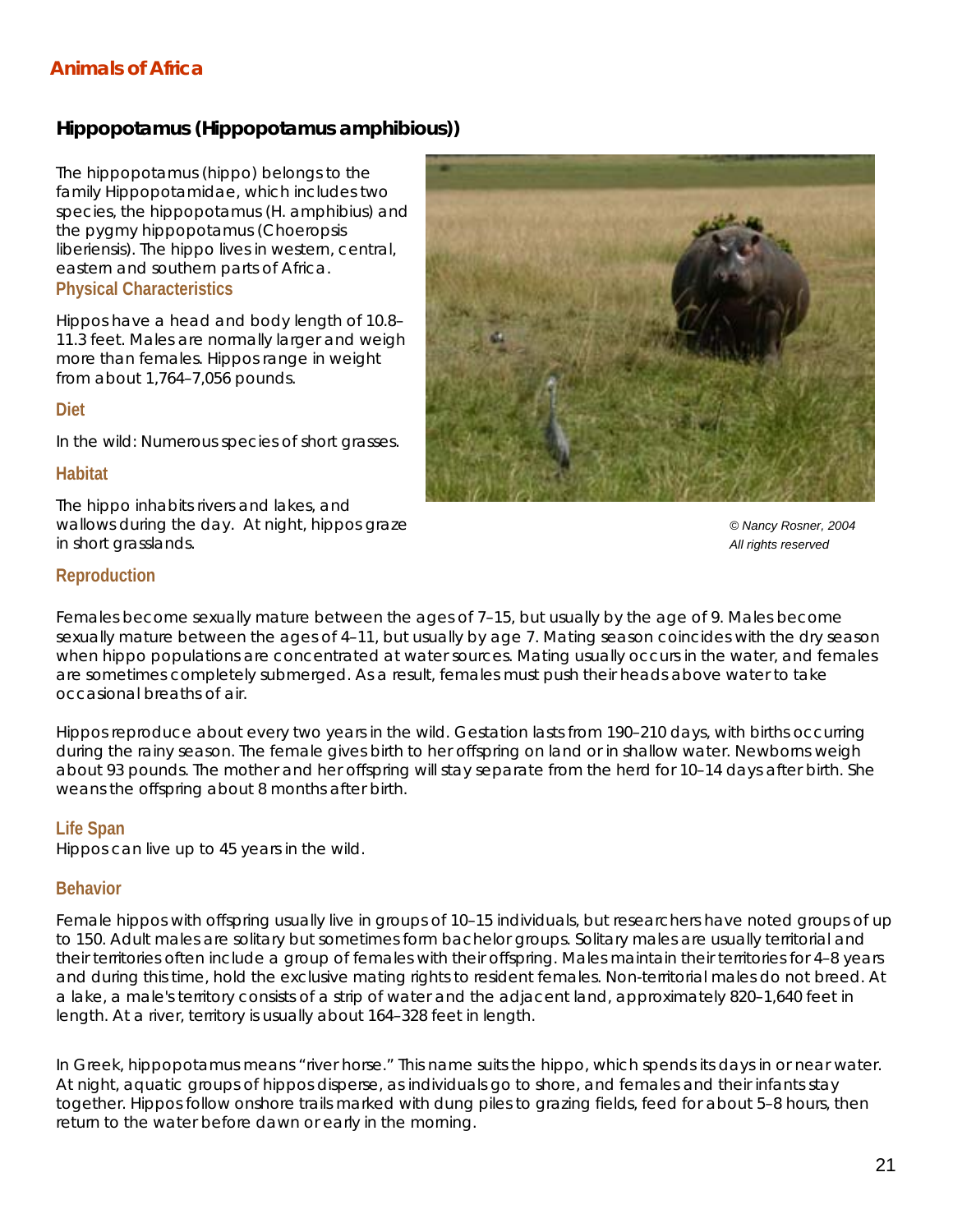Hippos are excellent swimmers but prefer to amble along the bottom of slow-moving or stagnant water. An adult hippo can stay under water for up to five minutes. Since hippos are such large animals, they greatly affect their habitats. In water, hippos deposit tons of excrement, which fertilizes plants and feeds animals, such as fish. However, hippos are not as beneficial on the land. They overgraze grass fields and their big feet trample the wet ground around lakes and rivers thereby causing erosion.

Hippos are hosts to many creatures. Birds, such as hammerhead storks and cattle egrets, use hippos as perches for fishing while hippos stand in water. Birds pick flies, ticks and other insects off the skin of hippos. These birds do the hippos a favor by removing the pesky bugs. Another creature which hippos play host to is the *Oculotrema hippopotami*, a parasitic fluke found on 90% of all hippos' eyes. In the water, certain fish species eat algae and other deposits off the hippos' skin.

- Hippos can open their mouths up to 150 degrees wide!
- Hippos excrete a red liquid from their pores, which protects their skin from sun and infection!
- Adult hippos have only two enemies in the world: other hippos and humans.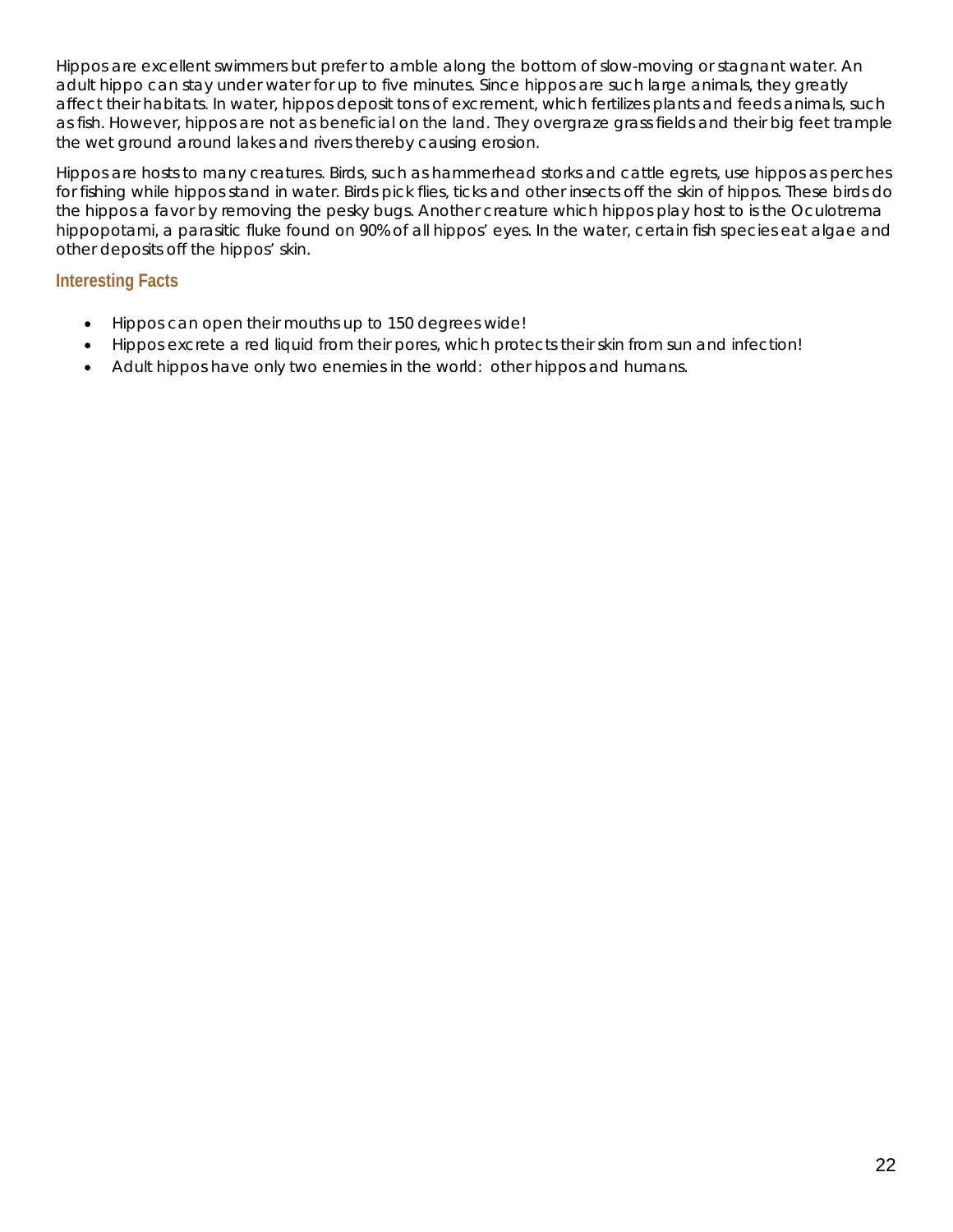## *Impala*

The graceful impala is a slender, medium-sized antelope so adaptable that it is found from southern Africa to the northern limits of East Africa.

#### **Physical Characteristics**

The body is reddish-brown with white hair inside the ears, over each eye and on the chin, upper throat, underpants and buttocks. A narrow black line runs along the middle of the lower back to the long tail, and a vertical black stripe appears on the back of each thigh. Unlike other antelopes, impalas have large, brush like tufts of long, coarse black hair that cover a scent gland located just above the heel on each hind leg. The impala is between 28 and 36 inches tall and weigh between 100 and 135 pounds.

![](_page_22_Picture_5.jpeg)

*© Nancy Rosner, 2004 All rights reserved*

#### **Habitat**

Impalas are found at grassland and woodland edges, usually very close by water.

#### **Behavior**

Their social organization allows impalas to adapt to prevailing environmental conditions. When food is plentiful, the males become territorial. In home ranges averaging 3 square miles, six to eight dominant males set up territories. They stand with erect posture, rub scent from face glands and make dung heaps to mark their territory.

The females form herds of 10 to 50 or more and wander in and out of male territories. If they start to leave the territory, the male tries to herd them back to the center, or he feigns danger just beyond his boundary by taking a stance normally used as a warning sign. He tries to mate with females in estrus and defends his territory from challenging males. Bachelor males are allowed to remain in male territories if they ignore the females.

The territorial male's challenger will have worked his way up through the hierarchy of the bachelor group until he becomes the dominant male. He then leaves the group and challenges a territorial male through horn duels, in which the males approach one another with slow, deliberate steps. At a signal, such as swiveling the eyeballs to show the whites or slightly nodding the head, they rush forward and clash horns, attempting to throw one another off balance. Although fighting can be fatal, males are protected by exceptionally thick skin over vulnerable areas. It is not the length of horn that gives a male the advantage but his condition and weight. When a territorial male begins to lose weight from his frantic activity, he is defeated and must return to the bachelor group to recuperate. There are times, however, when this territorial system is not maintained. In drier years the animals have to travel further to obtain food, and many smaller herds of females form. They move in and out of the territories so often that the males are very quickly exhausted. When this happens, territories are abandoned, and large, mixed tranquil herds of females and males form. When feed conditions improve, impalas revert to the territorial system.

#### **Diet**

Impalas eat tender young grass shoots in the wet season and herbs and shrubs at other times. During the dry season they must drink daily.

## **Reproduction**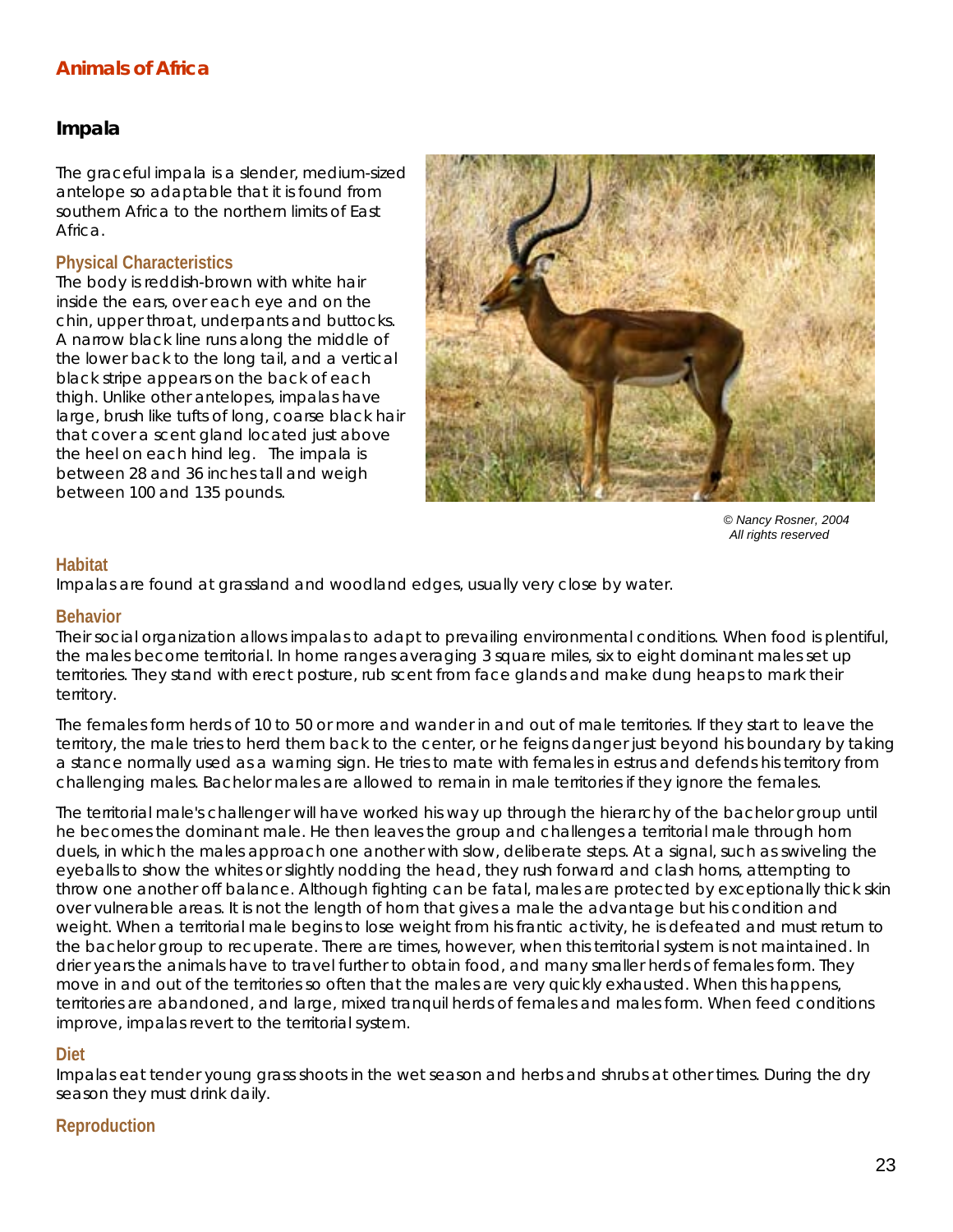The gestation period is between 6 and 7 months. In East Africa young are born year round, but birth peaks usually coincide with the rains. The female leaves the herd and seeks a secluded spot to bear her fawn. After giving birth she cleans the fawn and eats the afterbirth. If the fawn is born at a time when there are few other young around, the mother will stay with it in seclusion spot for a few days or even leave it lying out for a week or more before returning to the herd. If there are many other fawns, she may take hers back to the herd in a day or two, where a nursery group may form. Because predators have more difficulty selecting an individual from a nursery group, the fawns are safer there.

The young are suckled for 4 to 6 months and grow rapidly, reaching maturity at a little over a year. The young males, however, are evicted from their mothers' groups when they are 6 months old, staying around the edges of the herd until they join a bachelor group. During this transition period they are most vulnerable to predators. Males will not be mature enough to hold a territory until they are 5 or 6 years old.

## **Life Span**

The life span of impala is about 12 years.

## **Predators**

The young are killed by jackals and the smaller cats, baboons, eagles and pythons. The impala are hunted by lions, leopards, cheetahs, hyenas, and hunting dogs. When in danger, impalas will "explode" in a magnificent spectacle of leaping. In their zigzag leaps, they often jump over and across their companions, probably to confuse predators. They perform a high kick of the hind legs, a movement thought to release scent from the glands on the heels, making it easier for them to stay together.

- The female is similar to the male but does not have horns. The male's graceful lyre-shaped horns are 18 to 37 inches long.
- During periods of intense mating the male vocalizes loudly, making a sound between a lion's roar and a dog's bark. Exhausted by such activity, males seldom can hold their territories for more than a few months at a time.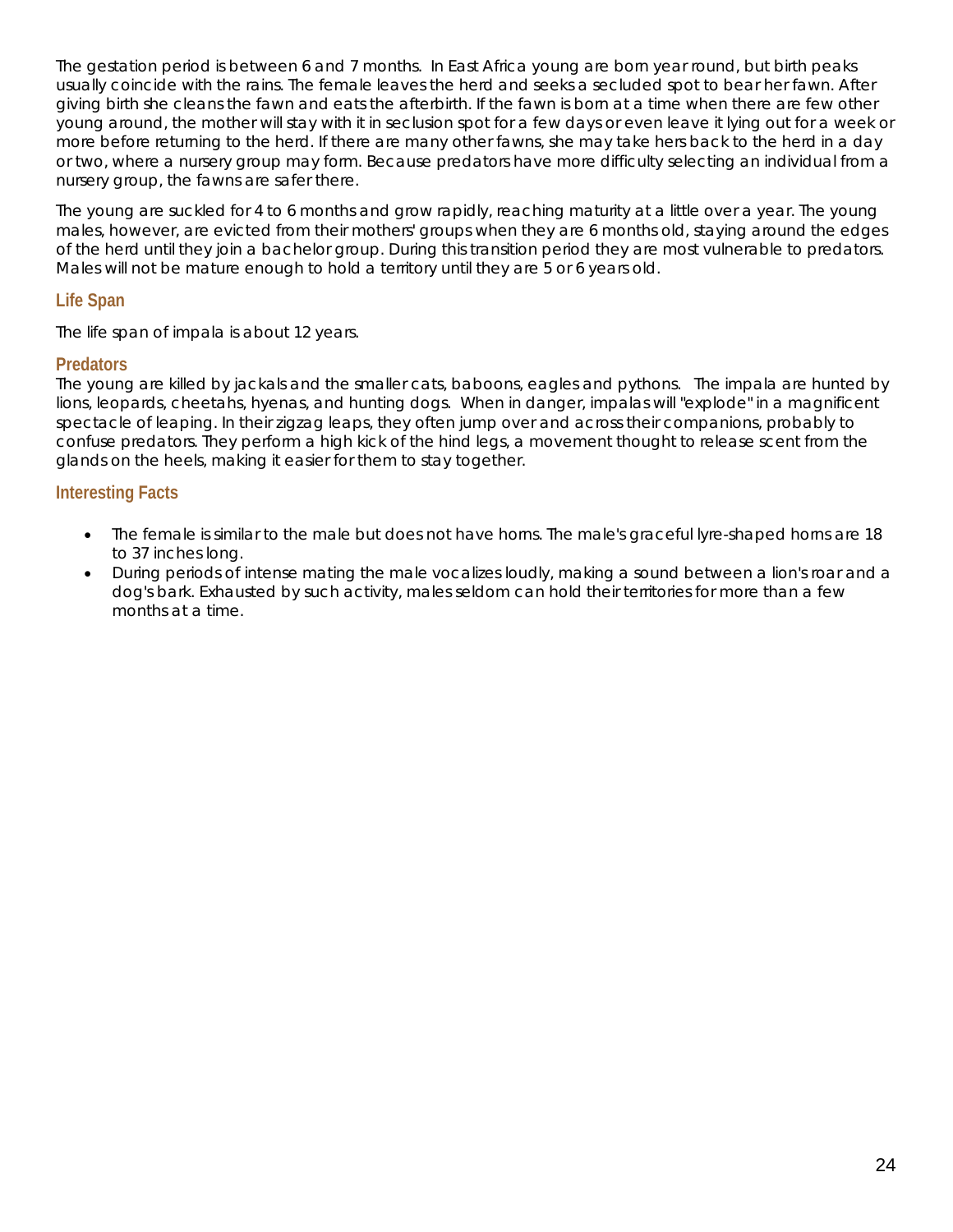# *Leopard (***Panthera pardus)**

The most secretive and elusive of the large carnivores, the leopard is also the shrewdest. Pound for pound, it is the strongest climber of the large cats and capable of killing prey larger than itself.

## **Physical Characteristics**

Leopards come in a wide variety of coat colors, from a light buff or tawny in warmer, dryer areas to a dark shade in deep forests. The spots, or rosettes, are circular in East African leopards but square in southern African leopards. They are about 28 inches at the shoulder and weigh about 140 pounds

![](_page_24_Picture_5.jpeg)

*All rights reserved* 

#### **Habitat**

Dense bush in rocky surroundings and riverine forest are their favorite habitats, but leopards adapt to many places in both warm and cold climates. Their adaptability, in fact, has helped them survive the loss of habitat to increasing human settlement. Leopards are primarily nocturnal, usually resting during the daytime in trees or thick bush. The spotted coat provides almost perfect camouflage.

#### **Behavior**

When a leopard stalks prey, it keeps a low profile and slinks through the grass or bush until it is close enough to launch an attack. When not hunting, it can move through herds of antelopes without unduly disturbing them by flipping its tail over its back to reveal the white underside, a sign that it is not seeking prey.

Leopards are basically solitary and go out of their way to avoid one another. Each animal has a home range that overlaps with its neighbors; the male's range is much larger and generally overlaps with those of several females. A leopard usually does not tolerate intrusion into its own range except to mate. Unexpected encounters between leopards can lead to fights.

Leopards growl and spit with a screaming roar of fury when angry and they purr when content. They announce their presence to other leopards with a rasping or sawing cough. They have a good sense of smell and mark their ranges with urine; they also leave claw marks on trees to warn other leopards to stay away.

Leopards continually move about their home ranges, seldom staying in an area for more than two or three days at a time. With marking and calling, they usually know one another's whereabouts. A male will accompany a female in estrus for a week or so before they part and return to solitude.

#### **Diet**

As they grow, cubs learn to hunt small animals. The leopard is a cunning, stealthy hunter, and its prey ranges from strong-scented carrion, fish, reptiles and birds to mammals such as rodents, hares, hyraxes, warthogs, antelopes, monkeys and baboons.

## **Reproduction**

A litter includes two or three cubs, whose coats appear to be smoky gray as the rosettes are not yet clearly delineated. The female abandons her nomadic wandering until the cubs are large enough to accompany her.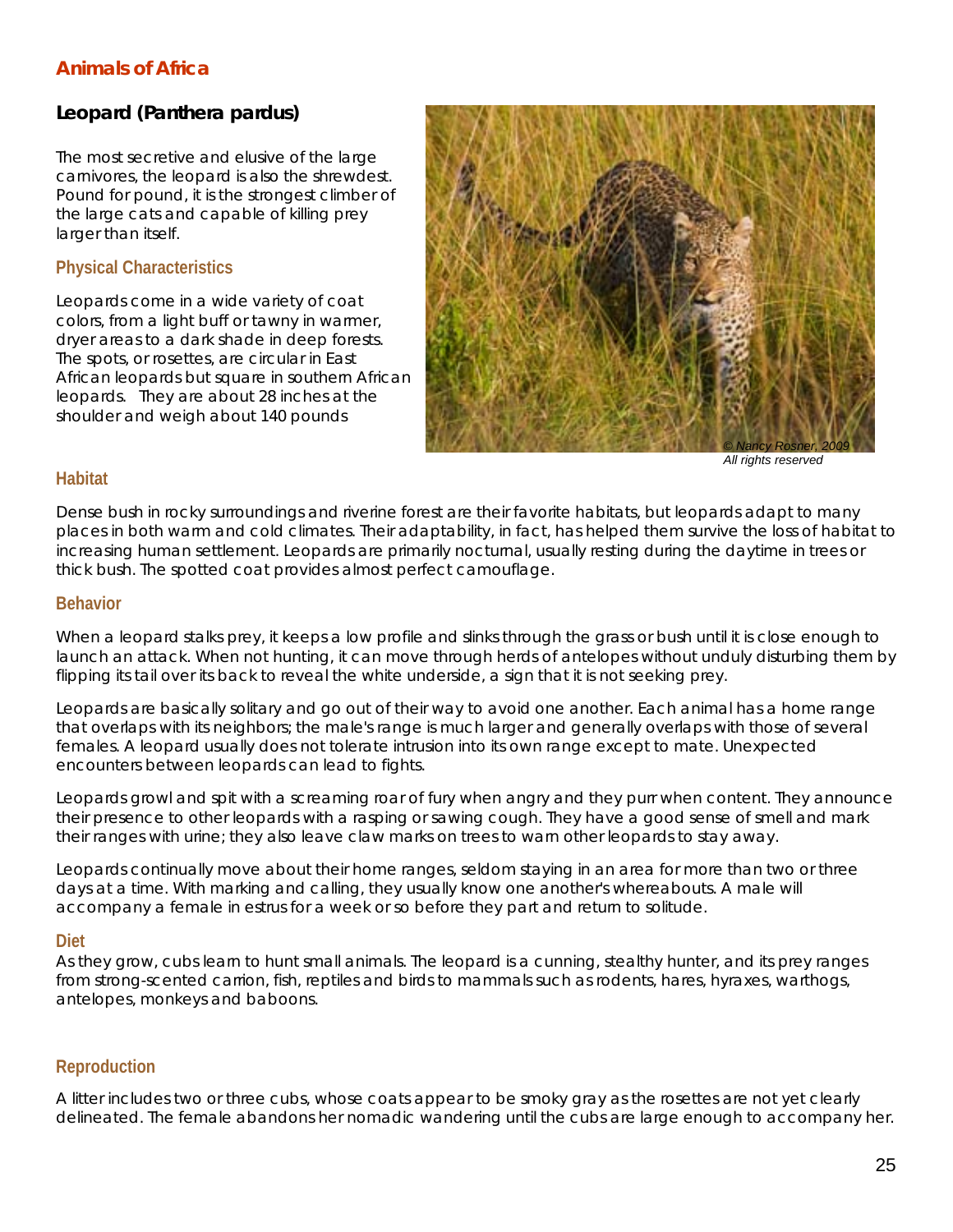She keeps them hidden for about the first 8 weeks, giving them meat when they are 6 or 7 weeks old and suckling them for 3 months or longer. The gestation period is 2 ½ months.

## **Life Span**

Leopards do well in captivity, and some have lived as long as 21 years.

## **Predators**

Leopards have long been preyed upon by man. Their soft, dense, beautiful fur has been used for ceremonial robes and coats. Different parts of the leopard the tail, claws and whiskers are popular as fetishes. These cats have a reputation as wanton killers, but research does not support the claim. In some areas farmers try to exterminate them, while in others leopards are considered symbols of wisdom.

## **Related Heartlands**

- Kazungula Heartland
- Maasai Steppe Heartland
- Samburu Heartland

- The elegant, powerfully built leopard has a long body, relatively short legs and a broad head. Its tawny coat is covered with dark, irregular circles called "rosettes."
- Both lions and hyenas will take away a leopard's kill if they can. To prevent this leopards store their larger kills in trees where they can feed on them in relative safety.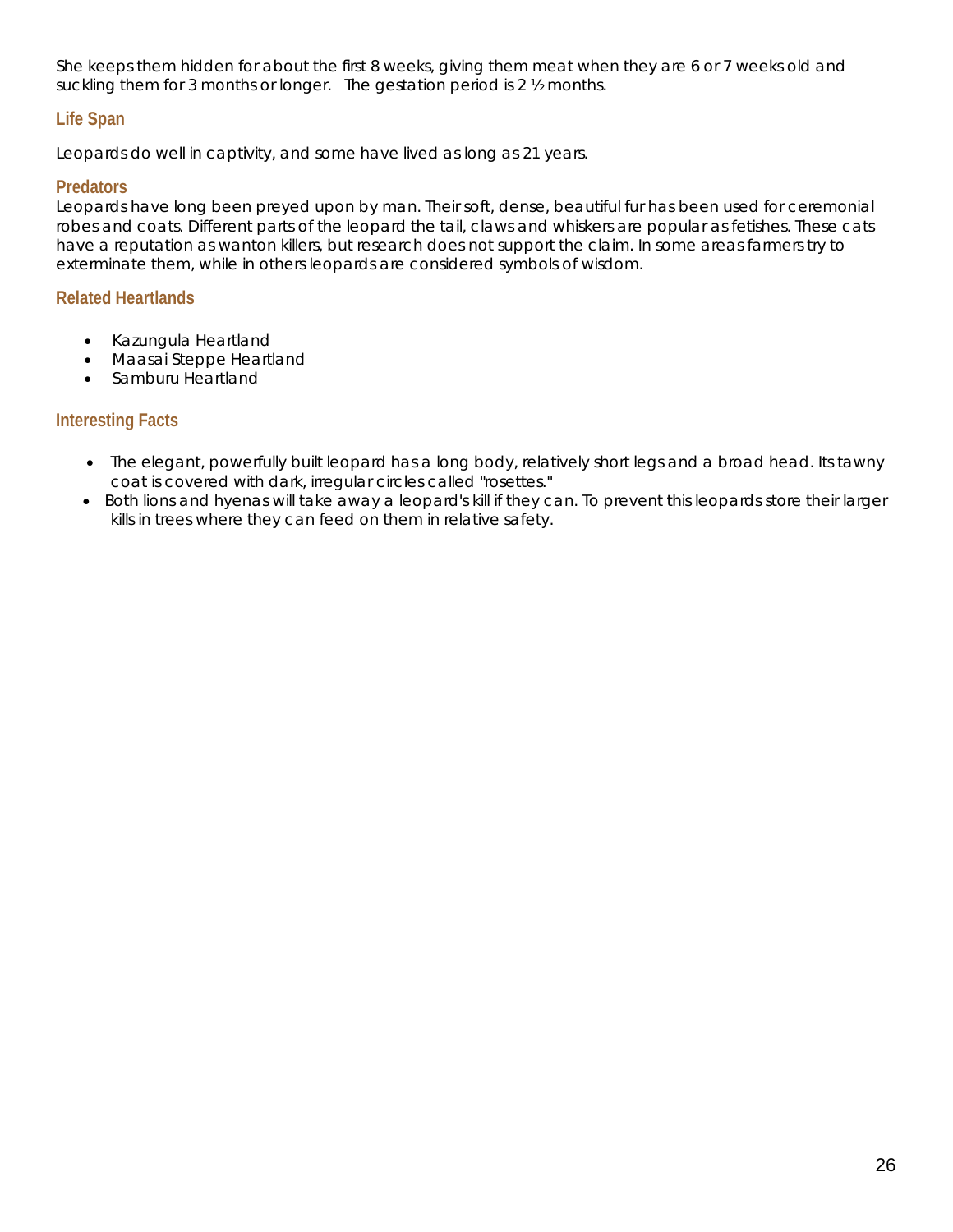# *Lion* **(***Panthera leo)*

Along with all other cats, African lions are in the order Carnivora and the family Felidae. Felidae has 18 genera and 36 species. Lions and other big cats such as tigers, leopards and jaguars, are in the genus *Panthera*. African lions live in Senegal east to Somalia, East Africa, Angola, northern Namibia and from Kalahari east to Mozambique and northern Natal. Prides on the Serengeti maintain and fiercely defend home ranges of 8-160 square miles. Some lions are nomadic with a range of up to the state of the state of up to to the state of up to 1,600 square miles.

## **Physical Characteristics**

The head and body of males measure from 5.6-8.3 feet in length. The tail adds an extra 3 - 3.5 feet in length. They stand approximately 4 feet at the shoulder. Female African lions are 4.6-6 feet in length, with an equally long tail. Females are also shorter, approximately 3.5 feet at the shoulder. Male African lions weigh between 330 -550 pounds, while females weigh between 264 - 400 pounds.

Both male and female lions are tan in color, effectively camouflaging them among the light-colored savanna grasses. However, male and female African lions are *© Nancy Rosner, 2005*  distinctly sexually dimorphic (there are observable physical *All rights reserved* 

![](_page_26_Picture_6.jpeg)

differences between the sexes). Males have a mane that ranges in color from light to dark brown, to even black. The mane helps protect the male's neck during fighting and make him appear larger to competitors. **Habitat** 

Their primary habitat is grassy plains, savanna and open woodlands.

## **Life Span**

In the wild, males live 12 -16 years, females 15 -18 years. In captivity, they live about 20 years.

#### **Behavior**

Lions are primarily nocturnal or crepuscular (becoming active at dusk or just before dawn). They spend much of their time resting—often up to 20 hours per day. They rest for several reasons, including energy conservation, lack of prey, and to avoid the heat of the day. During periods of rest, lions have many opportunities for social behavior. They gather to sleep in a group, rub their heads together, and play; all of these behaviors reinforce social bonds.

Life in a group allows lions to cooperatively hunt for food. Female members of a pride may spread out around potential prey to attack from many directions. Generally, lions hunt by stalking, since they are not built for endurance running.

While hunting, lions usually give up a chase after 50 -110 yards. Lions strangle or suffocate larger prey by clamping down on their neck. Or, to prevent it from breathing, a lion may place its paw over the nose, mouth or windpipe of prey. A lion easily dispatches smaller prey with a swipe from one of its massive paws.

Lions are unique among the cats, since they live in large social groups called prides. A lion pride frequently has 20 or more individuals, typically two males, several females and their offspring. The pride's adult females are usually related to one another and are group members for life. On the other hand, the males are irregular members who must fight off competing males for leadership of their pride. Males remain with a pride only as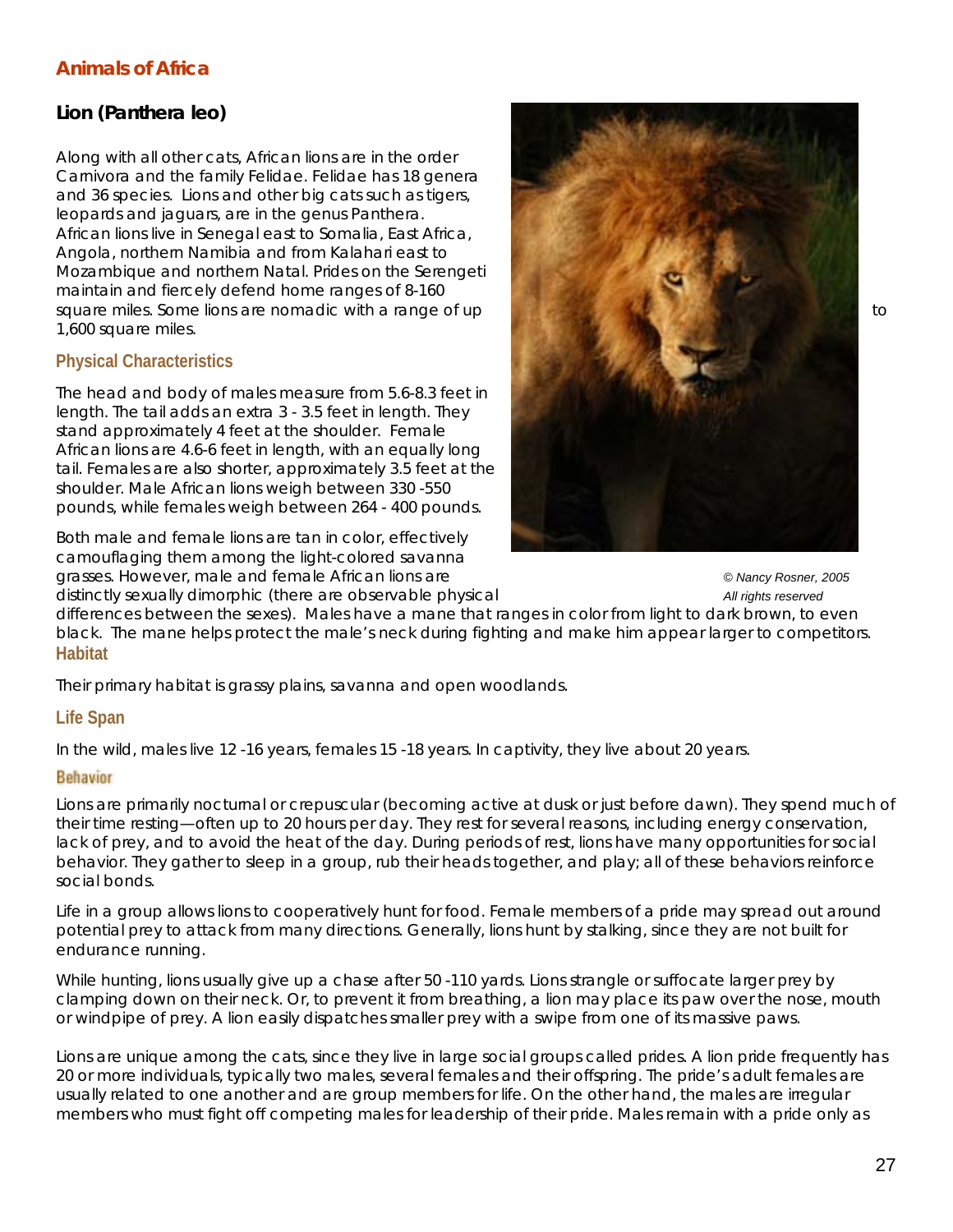long as they are strong enough to defend their group from other male pairs. A male pair normally remains with a pride for 3-6 years before other males force them away.

## **Diet**

Prey generally consists of wildebeest, zebra and a variety of other mammals such as giraffes, buffalo and gazelles. Occasionally, lions hunt the young of elephants, rhinoceros or hippopotamus. They also sometimes scavenge food, chasing away hyenas and other carnivores from their kills. **Reproduction** 

A female lion normally gives birth every 18-26 months. After a gestation period of about 100 -119 days, she gives birth to one to six cubs. However, litter size is usually three or four cubs, and each weighs about 3 pounds. Young lions are weaned at 6-7 months after birth. Young cubs begin to participate in pride kills at 11 months, although they probably could not survive on their own until approximately 30 months of age. Lion infant mortality is very high, with fewer than 50% of newborn cubs surviving their first year of life. In the hierarchy of a lion pride, the males feed first, followed by the females and finally, the cubs. Since the pride may only kill an animal once every three to five days, it is clear why many cubs starve to death. **Interesting Facts** 

- Lions normally walk 2.4 miles per hour, but can run 29-35 miles per hour. They are also able to leap distances of up to 36 feet!
- A single lion needs approximately 10-20 large animals per year to sustain it!
- Most lion hunts fail. Of 62 lion stalks observed in one study, only 10 were successful!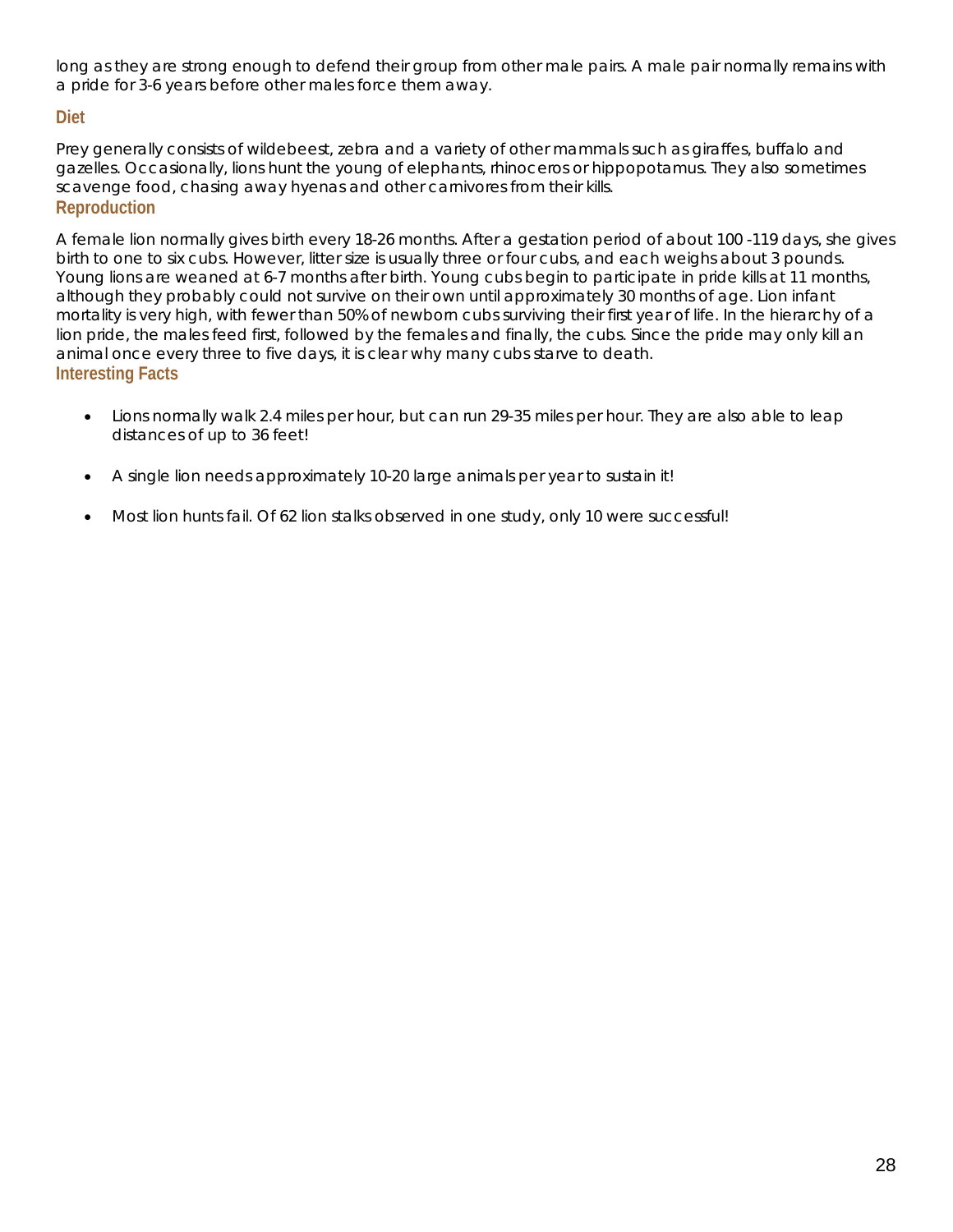## *Oryx*

Oryx are in the order Artiodactyla, or even-toed ungulates (hoofed mammals). They belong to the family Bovidae, which includes antelope, cattle, goats and sheep. Kenya's Tana River divides the range of East Africa's two types of oryx the beisa oryx (Oryx g. beisa) and the fringe-eared oryx (Oryx g. callotis). The fringeeared oryx ranges from Kenya to central Tanzania. The beisa oryx ranges from Ethiopia through Somalia into northeastern Uganda and Kenya.

## **Physical Characteristics**

strength of the shoulder.

The oryx is a large antelope of striking appearance with long, spearlike horns. It has a thick, horselike neck with a short mane and a

![](_page_28_Picture_5.jpeg)

compact, muscular body. A defined pattern of *© Nancy Rosner, 2004*  black markings that contrast with the white face **All rights reserved** black markings that contrast with the white face and fawn-colored body are prominently displayed in dominance rituals to emphasize the length of horns and

The head is marked with black triangular patches and broad black stripes that extend from the base of the horns over the eyes to the cheeks. A ring of black encircles the throat and runs down the neck to the chest. The ears end in a black tip (a black tassel hangs from the ear tip of the fringe-eared oryx). A narrow black stripe runs along the spine, and another one separates the lower flank from the white under parts of the body. The white forelegs have a black ring above the knee and a black patch below. The black tail tassel reaches to the hocks.

The oryx's ringed horns are up to 30 inches long, making them formidable weapons. The female's horns are often longer and thinner than the male's.

Adult male body length is 60-67 inches and shoulder height is 45-55 inches. Adult females are smaller in stature. An adult male weighs 368-461 pounds, while the adult female is 256-414 pounds. Their tail length is up to 18.5 inches.

## **Habitat**

Originally, various oryx species were found in all of Africa's arid regions. One species that occurred on the Arabian Peninsula was exterminated recently but has now been reintroduced into the wild from captive stock. Well adapted to the conditions of their hot, arid habitats.

## **Life Span**

Oryx can live as long as 18 years in the wild to 22 years in captivity.

#### **Behavior**

The social system of the oryx is unusual in that nonterritorial males live in mixed groups with females, or with females and their young. Males that dominate are territorial to a degree, marking their areas with dung deposits. Groups are composed of 10 to 40 males and females of all ages and both sexes; herds of up to 200 are common in some East African habitats.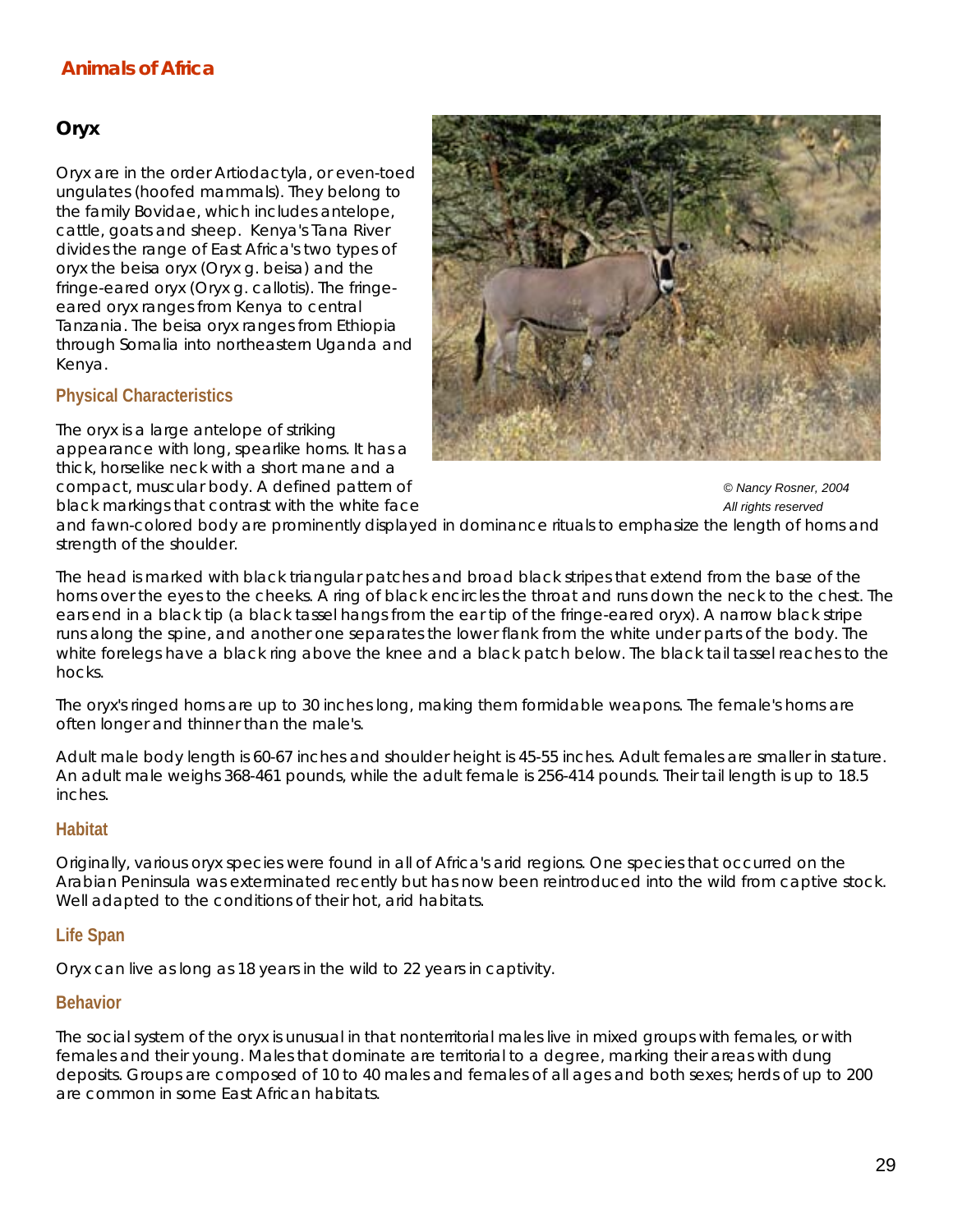The dominance hierarchy among oryx is based on age and size. As they grow, calves test one another in what look like games, though in reality are tests of strength. As the hierarchy becomes established, the need to fight is reduced. Ritual displays replace actual contact, except when evenly matched individuals may have to fight to establish their rank. Along with lateral displays, oryx perform a slow, prancing walk and sometimes break into a gallop. When several males are making these displays, they may clash horns.

Herd composition in the wild constantly changes according to need. Oryx wanting to drink, for example, form a group to go to water, or females with young form a group that moves more slowly. The result is a social system that allows for individual needs but retains the advantage of group living. Oryx range widely over a large area, but their keen sense of smell alerts them to rain in the area, so that groups quickly assemble, often in herds of 200 or more, to feed on new growth.

Herds have a dominant cow leading in the front, while the alpha bull follows behind the herd. He directs the herd mostly from the rear, but runs to the front to make necessary corrections. Males establish and maintain their hierarchy by "fencing" contests or occasional sparring matches, with dominance based on size and age. Oryx are mobile, moderately fast, and have great stamina when traveling long distances to find food. They are arid-adapted grazers, moving towards fresh plant growth, and are seemingly able to detect when rain has fallen many miles away. Oryx prefer to move and eat mostly in the early morning or in the evening. They usually rest during the day, ruminating and trying to stay cool in the shade of a tree, or in excavated shallow depressions in the soil.

## **Diet**

Oryx typically feed in early morning and late afternoon and sometimes on moonlit nights. Their diets consists mainly of coarse grasses and browse from thorny shrubs. In desert areas they consume thick leaved plants, wild melons, as well as roots and tubers they dig out of the ground. They may drink if water is available but can survive days or even weeks without it.

Plants growing in arid areas inhabited by oryx have also adapted to the hot, dry conditions and either store water or have mechanisms to prevent excess loss. Plants collect dew, gradually releasing it during the hotter parts of the day. Some plants increase their water content by 25 to 40 percent, so when oryx feed late at night or early in the morning, it provides them with both food and water.

# **Reproduction**

Female oryx reach sexual maturity at 1.5-2 years of age; males take up to five years. The gestation period lasts eight to nine months. She usually gives birth to just one calf, but twins are not uncommon. At birth, calves weigh 20-33 pounds. A female leaves the herd to give birth and hides the calf for 2 or 3 weeks, visiting a few times a day to nurse it. The newborn is an inconspicuous brown color. The black markings begin to appear when the calf is ready to return to herd with its mother. Calves are suckled for 6 to 9 months and reach maturity at 18 to 24 months. Most young males migrate out of their natal group to join other groups.

## **Predators**

Like other antelope species, oryx primarily depend on flight to escape from predators such as lions, wild dogs and hyenas.

- The oryx is a good example of an antelope that has successfully adapted to the harsh conditions of dispersed food, intense heat and little or no water.
- The female comes into heat soon after giving birth. The more frequent estrus cycles enable females to produce calves at 9-month intervals.
- Some people suspect the legend of the unicorn originated with the oryx!
- Oryx are the only antelope born with horns, which are visible at birth as hair-covered bumps!
- In Greek "callotis" translates to "beautiful ears." This likely refers to the distinctive tufts of long black hairs on the ears of the fringe-eared oryx!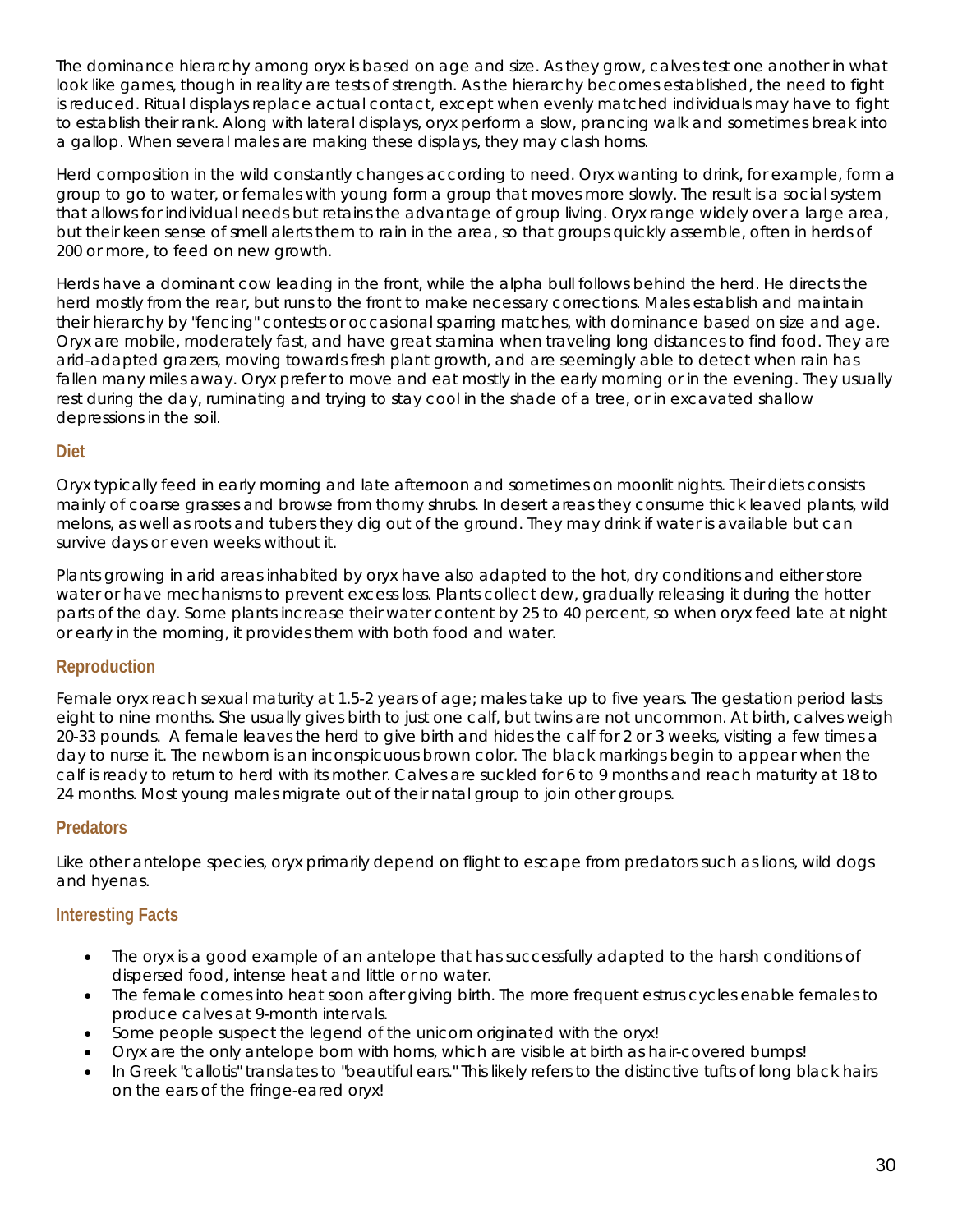## *Rhinoceros*

The rhinoceros is a large, primitive-looking mammal that in fact dates from the Miocene era millions of years ago. In recent decades rhinos have been relentlessly hunted to the point of near extinction. Since 1970 the world rhino population has declined by 90 percent, with five species remaining in the world today, all of which are endangered.

#### **White Rhinoceros**

The White Rhinoceros is a herbivorous grazer that belongs to the order of the Perissodactyla and is the second most massive remaining land animal in the world. It's one of the two species of Rhinos native to Africa. It's current range is primarily Southern Africa. There are about 14,500 White Rhino still left in the wild, and their survival today portraits one of conservations success stories as *© Nancy Rosner, 2009*  their numbers were less than 100 in 1895. In recent *All rights reserved*

![](_page_30_Picture_5.jpeg)

years the Northern White Rhino subspecies has been pushed to the brink of extinction due to poaching in Northern Congo and the inaccesibility for conservation organizations due to the civil war. It is now believed that only 10 Northern White Rhinos remain in Garamba National park, but efforts are still being made to save this subspecies.

#### **Black Rhinoceros**

The Black Rhinoceros is a herbivorous browser that belongs to the order of the Perissodactyla. It's one of the two species of Rhinos native to Africa and it's current range includes Southern and Eastern areas of Africa. There are about 3,610 Black Rhino still left in the wild, but it has been estimated that there were about 70,000 in the late 1960s. The Black Rhino has seen the most drastic decline of all rhino species, because of poaching and habitat loss. But due to conservation efforts numbers are stabilizing and slowly rising, although tremendous effort is still needed to secure the future for the Black Rhino. There are four subspecies of Black Rhino, but the West African Black Rhino (*Diceros bicornis longipes*) is tentatively declared extinct.

## **Physical Characteristics**

The rhinoceros stands about 60 inches at the shoulder. Both the black and white rhino have two horns, the longer of which sits at the front of the nose.

#### **White Rhino**

White Rhino weighs about 2 tons.

The white rhino's name derives from the Dutch "weit," meaning wide, a reference to its wide, square muzzle adapted for grazing. The white rhino, which is actually gray, has a pronounced hump on the neck and a long face.

#### **Black Rhino**

Black Rhino weighs about 1 to 1½ tons.

The black, or hooked-lipped, rhino, along with all other rhino species, is an odd-toed ungulate (three toes on each foot). It has a thick, hairless, gray hide.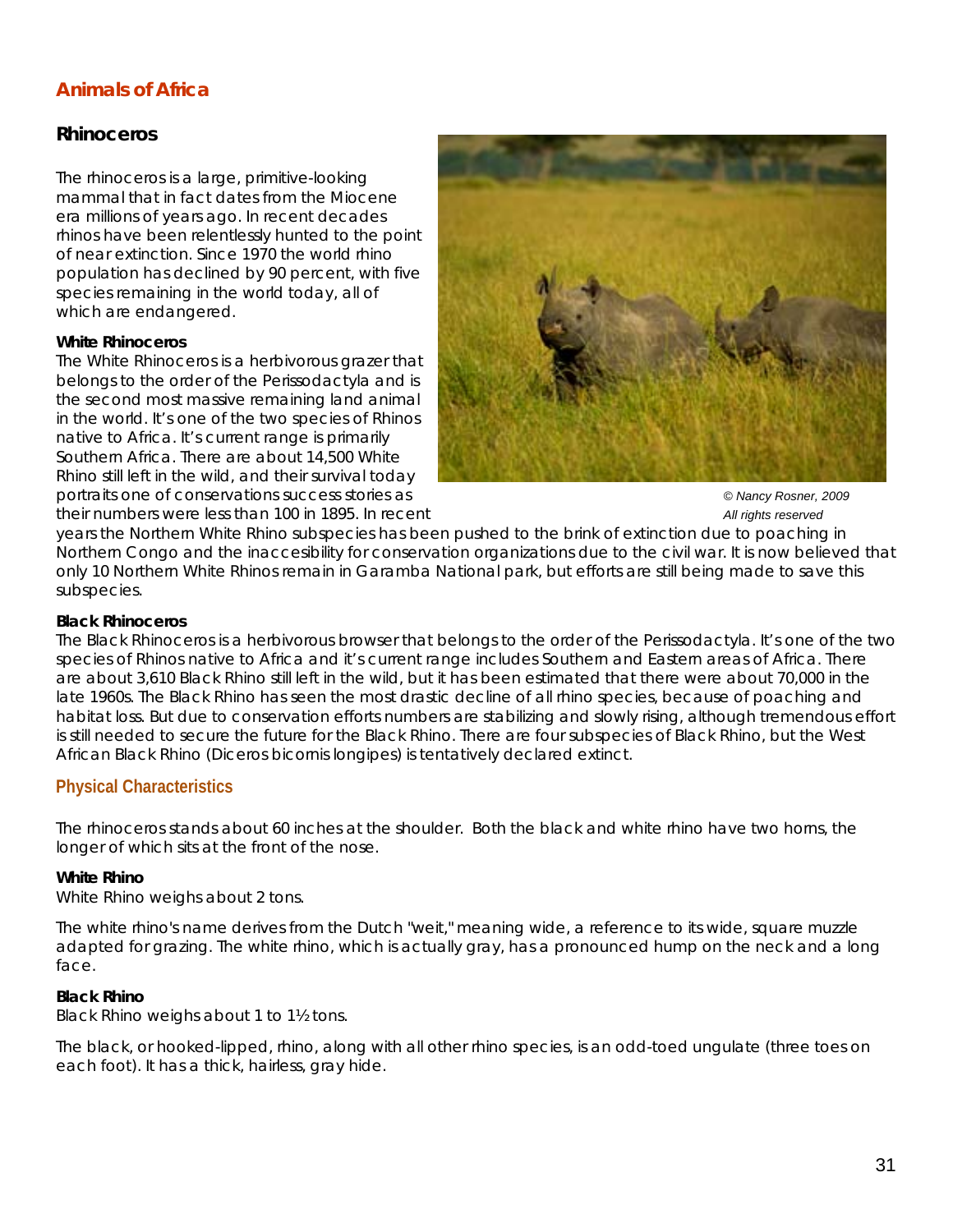## **Habitat**

#### **White Rhino**

White rhinos live in savannas with water holes, mud wallows and shade trees.

#### **Black Rhino**

Black rhinos have various habitats, but mainly areas with dense, woody vegetation.

#### **Life Span**

35 to 40 years

#### **Behavior**

Rhinos live in home ranges that sometimes overlap with each other. Feeding grounds, water holes and wallows may be shared. The black rhino is usually solitary. The white rhino tends to be much more gregarious. Rhinos are also rather ill-tempered and have become more so in areas where they have been constantly disturbed. While their eyesight is poor, which is probably why they will sometimes charge without apparent reason, their sense of smell and hearing are very good.

They have an extended "vocabulary" of growls, grunts, squeaks, snorts and bellows. When attacking, the rhino lowers its head, snorts, breaks into a gallop reaching speeds of 30 miles an hour, and gores or strikes powerful blows with its horns. Still, for all its bulk, the rhino is very agile and can quickly turn in a small space. The rhino has a symbiotic relationship with oxpeckers, also called tick birds. In Swahili the tick bird is named "askari wa kifaru," meaning "the rhino's guard." The bird eats ticks it finds on the rhino and noisily warns of danger. Although the birds also eat blood from sores on the rhino's skin and thus obstruct healing, they are still tolerated.

The closest rhino relationship is between a female and her calf, lasting from 2 to 4 years. As the older calves mature, they leave their mothers and may join other females and their young, where they are tolerated for some time before living completely on their own.

#### **Diet**

Rhinos generally eat leafy material, although their ability to ferment food in their hindgut allows them to subsist on more fibrous plant matter, if necessary. Unlike other perissodactyls, the African species of rhinoceros lack teeth at the front of their mouths, relying instead on their powerful premolar and molar teeth to grind up plant food.

#### **White Rhino**

The white rhino is a grazer feeding on grasses.

#### **Black Rhino**

The black rhino is a browser, with a triangular-shaped upper lip ending in a mobile grasping point. It eats a large variety of vegetation, including leaves, buds and shoots of plants, bushes and trees.

#### **Reproduction**

Young are born after a gestation period of 16 months.

#### **Predators**

Rhinoceros are killed by humans for their valuable horns, which are made of keratin, the same type of protein that makes up hair and fingernails. In the wild, adult rhinoceros have few natural predators other than humans. Young rhinos can fall prey to predators such as big cats, crocodiles, wild dogs, and hyena. Although rhinos are of large size and have a reputation of being tough, they are actually very easily poached. A creature of habit that lives in a well-defined home range, it usually goes to water holes daily, where it is easily ambushed. The dramatic decline in rhino is unfortunate in an era of increasing conservation but efforts are underway to save the rhino from extinction.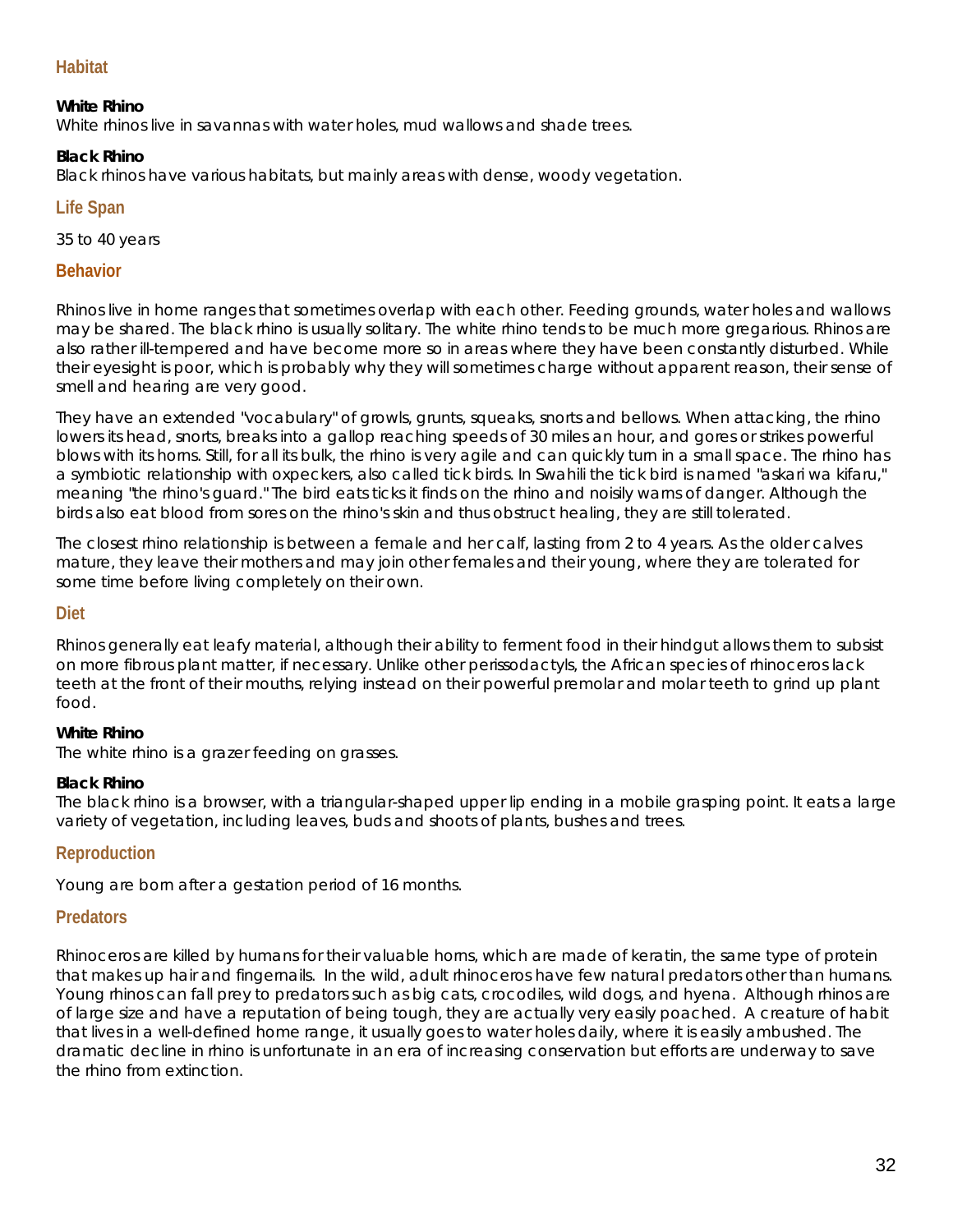## *Zebra*

Zebras, horses and wild asses are all equids, long-lived animals that move quickly for their large size and have teeth built for grinding and cropping grass. Zebras have horse like bodies, but their manes are made of short, erect hair, their tails are tufted at the tip and their coats are striped.

Three species of zebra still occur in Africa, two of which are found in East Africa. The most numerous and widespread species in the east is Burchell's, also known as the common or plains zebra. The other is Grevy's zebra, named for Jules Grevy, a president of France in the 1880s who received one from Abyssinia as a gift, and now found mostly in northern Kenya. (The third species, Equus zebra, is the mountain zebra, *© Nancy Rosner, 2004*  found in southern and southwestern Africa.) *All rights reserved* 

![](_page_32_Picture_4.jpeg)

## **Physical Characteristics**

The long-legged Grevy's zebra, the biggest of the wild equids, is taller and heavier than the Burchell's, with a massive head and large ears.

Zebras have shiny coats that dissipate over 70 percent of incoming heat, and some scientists believe the stripes help the animals withstand intense solar radiation. The black and white stripes are a form of camouflage called disruptive coloration that breaks up the outline of the body. Although the pattern is visible during daytime, at dawn or in the evening when their predators are most active, zebras look indistinct and may confuse predators by distorting true distance.

The stripes on Grevy's zebras are more numerous and narrow than those of the plains zebra and do not extend to the belly. In all zebra species, the stripes on the forequarters form a triangular pattern; Grevy's have a similar pattern on the hindquarters, while others have a slanted or horizontal pattern.

## **Habitat**

Burchell's zebras inhabit savannas, from treeless grasslands to open woodlands; they sometimes occur in tens of thousands in migratory herds on the Serengeti plains. Grevy's zebras are now mainly restricted to parts of northern Kenya. Although they are adapted to semi-arid conditions and require less water than other zebra species, these zebras compete with domestic livestock for water and have suffered heavy poaching for their meat and skins.

#### **Behavior**

Family groups are stable members maintaining strong bonds over many years. Mutual grooming, where zebras stand together and nibble the hair on each other's neck and back, helps develop and preserve these bonds. Family members look out for one another if one becomes separated from the rest, the others search for it. The group adjusts its traveling pace to accommodate the old and the weak.

The females within a family observe a strict hierarchical system. A dominant mare always leads the group, while others follow her in single file, each with their foals directly behind them. The lowest- ranking mare is the last in line. Although the stallion is the dominant member of the family, he operates outside the system and has no special place in the line.